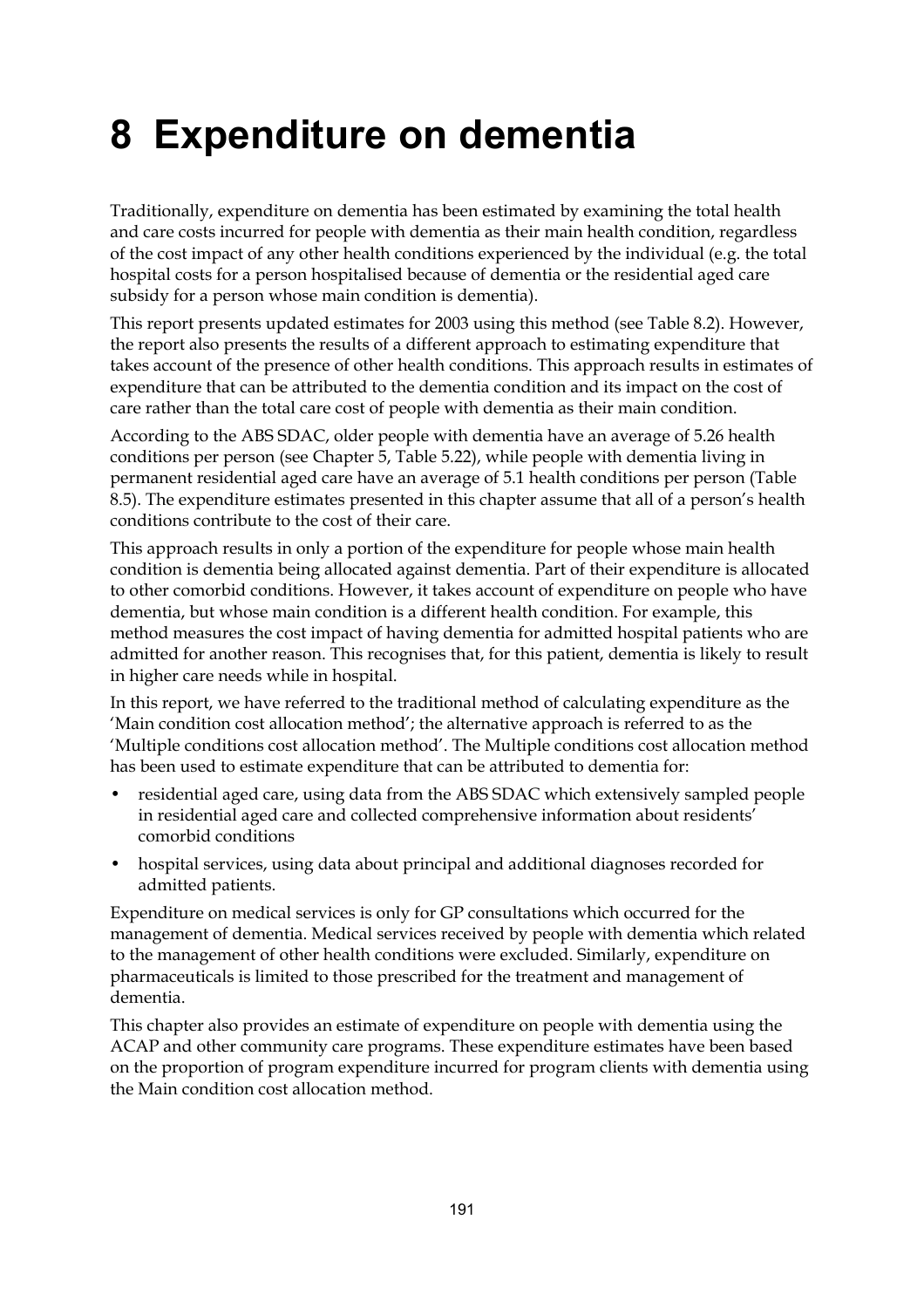### **8.1 Health and aged care system expenditure on dementia for 2003**

Total health and aged care system expenditure for dementia in 2003 is estimated at \$1.4 billion (Table 8.1). The majority is in the residential aged care sector where \$993 million was attributed to dementia. Admitted patient expenditure of \$149.3 million, pharmaceutical expenditure of \$72.8 million and out-of-hospital medical service expenditure of nearly \$20 million are also attributed to people with dementia. Expenditure for program support from HACC, EACH, Veterans' Home Care, CACP and ACAP is estimated to be \$135 million.

| Health and aged care sector                             | \$ million |
|---------------------------------------------------------|------------|
| Admitted patient services                               | 149.3      |
| Hospital services for non-admitted patients             | unknown    |
| Unreferred (GP) services <sup>(a)</sup>                 | 10.0       |
| Pathology & imaging services <sup>(a)</sup>             | 4.1        |
| Specialist services <sup>(a)</sup>                      | 5.4        |
| Pharmaceuticals requiring a prescription <sup>(b)</sup> | 72.8       |
| Residential aged care                                   | 992.8      |
| Community care-2003-04 <sup>(c)</sup>                   | 134.6      |
| Veterans' Home Care                                     | 4.6        |
| <b>HACC</b>                                             | 45.9       |
| CACP                                                    | 67.7       |
| <b>ACAP</b>                                             | 11.5       |
| <b>EACH</b>                                             | 5.0        |
| Total                                                   | 1,369.2    |

|  |  | Table 8.1: Health and aged care system expenditure for dementia and Alzheimer's disease, 2003 |
|--|--|-----------------------------------------------------------------------------------------------|
|  |  |                                                                                               |

(a) Expenditure for the out-of-hospital medical services is for the year ending March 2004.

(b) Includes expenditure for all drugs prescribed by GPs for the management of dementia, and antidementia drugs prescribed by specialists. Does not include expenditure for other drugs prescribed by specialists for dementia management. Includes patient contribution to the cost of drugs. Private and under co-payment pharmaceuticals included as well as PBS/RPBS drugs.

(c) Community care includes ACAP, Veterans' Home Care, HACC, CACP and EACH. Expenditure listed here is for 2003–04 financial year.

#### **Comparison of methods used for these estimates and for previous estimates**

The Multiple conditions cost allocation method is different from the traditional methodology used to calculate previous expenditure methods:

- 1. The inclusion of estimates of costs for people with an additional diagnosis of dementia in hospitals, not just the principal diagnosis, has increased the estimate by \$68 million to \$149 million in 2003.
- 2. The main change in method occurred for the residential aged care sector where the new method estimates the costs imposed by the dementia itself, rather than the total costs of caring for residents whose designated main condition was dementia. This results in a large reallocation of residential aged care costs between conditions (Table 8.3). Hearing loss and mental health are allocated a greater proportion and dementia, mobility and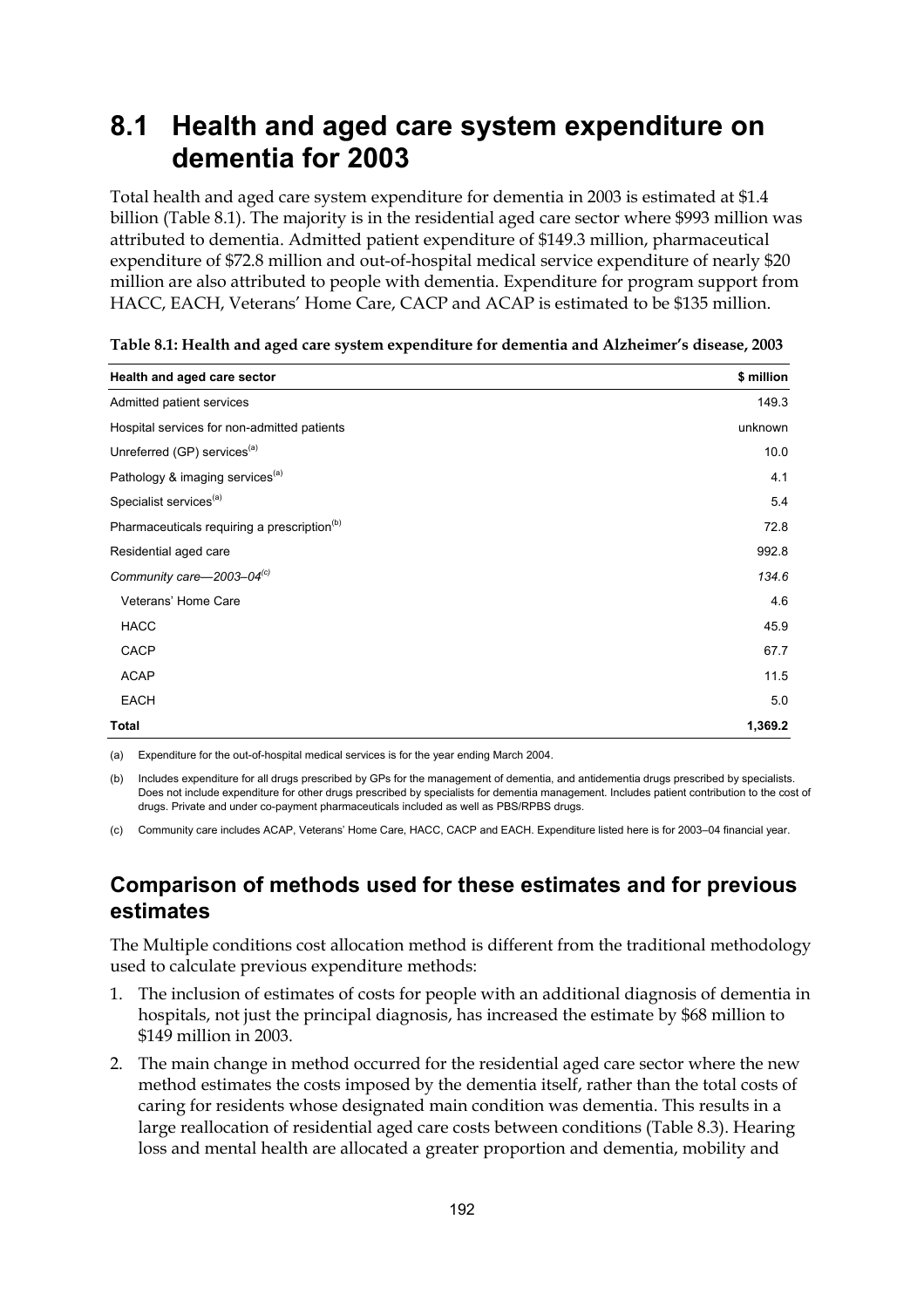stroke a lower proportion. The cost imposed by dementia itself is \$1.0 billion compared to the costs of caring for residents whose main problem is dementia of \$1.6 billion.

These new methods mean that the estimates for 2003 cannot be compared with estimates published in AIHW (2004f) and AIHW (2005d).

**Table 8.2: Comparison of the Multiple conditions cost allocation method with the Main condition allocation method (\$ million)** 

| Health and aged care sector                                                                                | <b>Main condition allocation</b><br>(old) method | <b>Multiple conditions cost</b><br>allocation (new) method |
|------------------------------------------------------------------------------------------------------------|--------------------------------------------------|------------------------------------------------------------|
| Admitted patient-principal diagnosis                                                                       | 81                                               | 81                                                         |
| Admitted patient—additional diagnosis                                                                      | Not estimated                                    | 68                                                         |
| Total cost of care for people with dementia as the main<br>condition in residential aged care (old method) | 1.598                                            | $\sim$ $\sim$                                              |
| Residential aged care–costs of care due to dementia for<br>all residents with dementia (new method)        | $\sim$ $\sim$                                    | 993                                                        |
| Other sectors <sup>(a)</sup>                                                                               | 227                                              | 227                                                        |
| Total                                                                                                      | 1.906                                            | 1.369                                                      |

(a) Other sectors includes: unreferred services, pathology, imaging, specialist, pharmaceuticals and community care services. Methods used to estimate expenditure in these sectors have not changed.

Under the Multiple conditions cost allocation method, the \$1,598 million in expenditure for people with a main condition of dementia is attributed to each disease group: \$726 million is allocated to dementia and \$872 million is allocated to the seven other disease groups.

This new method of estimating costs in residential aged care results in different allocation between the different conditions (Table 8.3). The share of total expenditure decreases for dementia and Alzheimer's disease (\$605 million), cardiovascular disease (stroke and other diseases) (\$134 million), diseases causing problems with mobility (\$100 million) and Parkinson's disease (\$70 million), and increases for hearing loss (\$274 million), mental conditions (\$80 million) and other conditions (\$554 million).

|                                |                                      | Expenditure (\$m)                                | Proportions of total residential<br>aged care expenditure                             |                                   |                                               |
|--------------------------------|--------------------------------------|--------------------------------------------------|---------------------------------------------------------------------------------------|-----------------------------------|-----------------------------------------------|
| <b>Condition groups</b>        | Main<br>condition<br>method<br>(old) | <b>Multiple</b><br>conditions<br>method<br>(new) | Difference between<br><b>Main condition</b><br>method & Multiple<br>conditions method | Main<br>condition<br>method (old) | <b>Multiple</b><br>conditions<br>method (new) |
| Dementia & Alzheimer's disease | 1,598                                | 993                                              | 605                                                                                   | 38%                               | 24%                                           |
| Stroke                         | 445                                  | 335                                              | 110                                                                                   | 11%                               | 8%                                            |
| Mobility                       | 752                                  | 652                                              | 100                                                                                   | 18%                               | 16%                                           |
| Mental                         | 380                                  | 460                                              | $-80$                                                                                 | 9%                                | 11%                                           |
| Other cardiovascular disease   | 200                                  | 176                                              | 24                                                                                    | 5%                                | 4%                                            |
| Hearing loss                   | 28                                   | 303                                              | $-274$                                                                                | 1%                                | 7%                                            |
| Parkinson's disease            | 156                                  | 87                                               | 70                                                                                    | 4%                                | 2%                                            |
| Other conditions               | 612                                  | 1,166                                            | $-554$                                                                                | 15%                               | 28%                                           |
| Total                          | 4,171                                | 4,171                                            | 0                                                                                     | 100%                              | 100%                                          |

| Table 8.3: Comparison of residential aged care expenditure allocation using the multiple |  |
|------------------------------------------------------------------------------------------|--|
| conditions and main condition methods                                                    |  |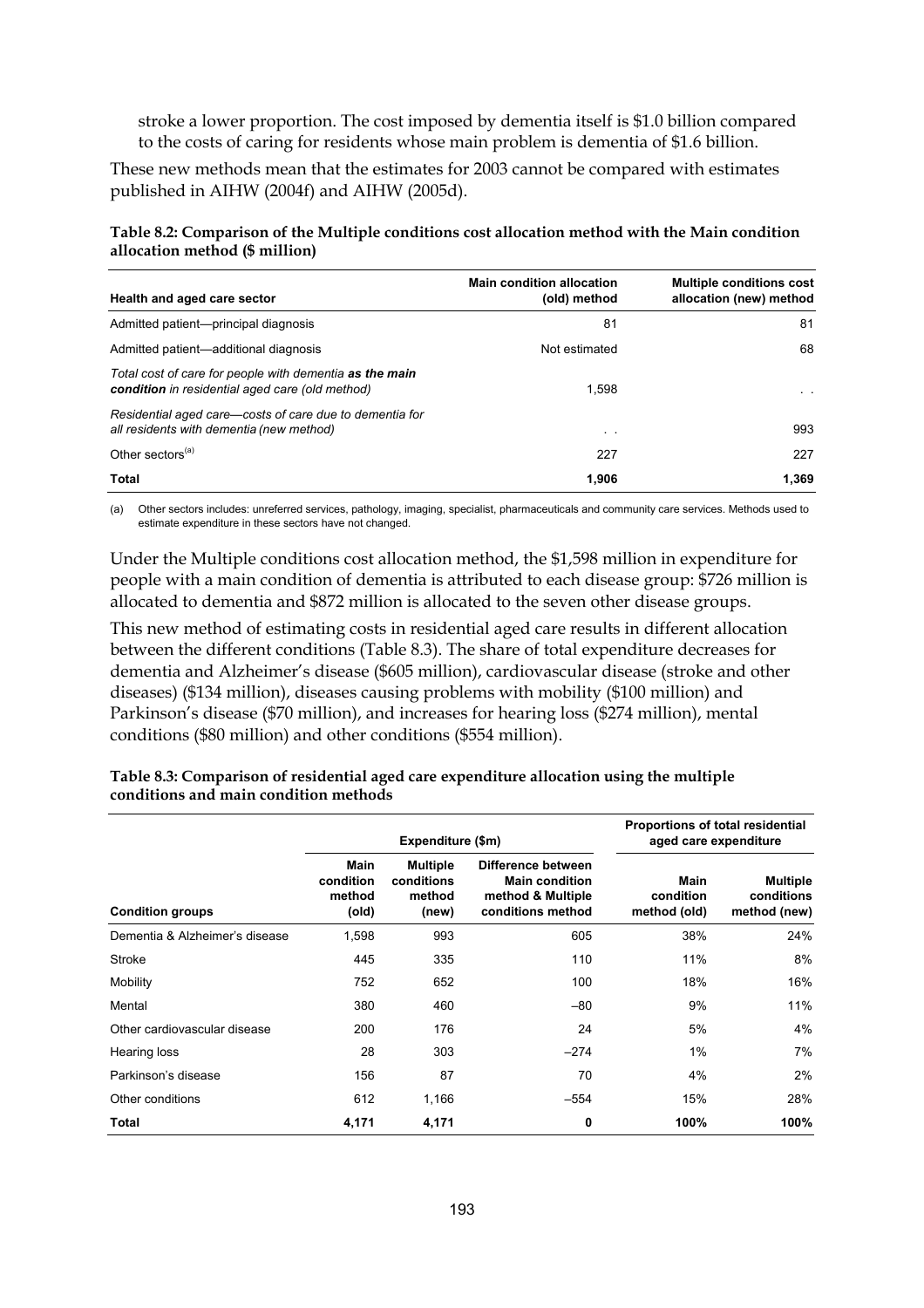### **8.2 Residential aged care services**

Government funding in the form of the residential care subsidy is paid to approved providers for providing residential care for residential aged care services. It comprises a basic subsidy plus supplements for special needs and less any reduction specific to the resident's circumstances (DoHA 2005c:Chapter 6). The residential care subsidy is paid according to the level of care needed and in 2003 ranged from \$41,038 (RCS 1) to \$8,773 (RCS 7). There is no funding for RCS 8 residents.

There were 139,051 permanent residents of residential aged care facilities at 30 June 2003. Basic funding for permanent residents in the calendar year 2003 was \$4.2 billion. Additionally, supplements totalling  $$600$  million<sup>12</sup> were paid in 2003. Reductions for incometested fees for 2003 totalled \$210 million. The supplements include concessional supplements, charge exempt supplement, oxygen and enteral supplement, pensioner supplement and conditional adjustments.

This analysis uses questions related to need for assistance from the SDAC to rank SDAC respondents according to their need for assistance in areas similar to those used in assessing a residential aged care residents classification (see also Chapter 7, Box 7.5). This ranked list is divided proportionally according to the actual RCS distribution to model the RCS categories. These modelled RCS categories are used throughout the analysis.

According to the SDAC, those 139,000 permanent residents had 753,081 long-term conditions. The number of conditions per person ranged from 8.4 in Residential Classification Scale 1 (RCS 1) to 3 conditions per permanent resident in RCS 7 (Table 8.4).

|                                       |                        |                                   | <b>Number of conditions</b>   |                       |                                 |
|---------------------------------------|------------------------|-----------------------------------|-------------------------------|-----------------------|---------------------------------|
| <b>Modelled RCS</b><br>classification | Permanent<br>residents | <b>Residents with</b><br>dementia | Number of other<br>conditions | <b>All conditions</b> | <b>Conditions per</b><br>person |
| RCS <sub>1</sub>                      | 28,470                 | 20,535                            | 217,447                       | 237,982               | 8.4                             |
| RCS <sub>2</sub>                      | 34,213                 | 20,603                            | 176,760                       | 197,363               | 5.8                             |
| RCS <sub>3</sub>                      | 20,255                 | 12,051                            | 86,468                        | 98,519                | 4.9                             |
| RCS <sub>4</sub>                      | 6,558                  | 3,049                             | 28,914                        | 31,963                | 4.9                             |
| RCS <sub>5</sub>                      | 15,474                 | 5,872                             | 63,953                        | 69,825                | 4.5                             |
| RCS <sub>6</sub>                      | 14,969                 | 3,718                             | 54,042                        | 57,760                | 3.9                             |
| RCS <sub>7</sub>                      | 17,698                 | 1,646                             | 51,582                        | 53,228                | 3.0                             |
| RCS <sub>8</sub>                      | 1,414                  | 177                               | 6,263                         | 6.440                 | 4.6                             |
| Total RCS 1-8                         | 139,051                | 67,650                            | 685,430                       | 753,081               | 5.4                             |

**Table 8.4: Number of conditions in residential aged care, by modelled RCS level, RCS 1–RCS 8, 2003** 

It is estimated from the SDAC that there were 67,650 people with dementia living in residential aged care and, of these, 45,425 had dementia recorded as the main problem. These 67,650 residents with dementia made up 45% of people in residential aged care, and for 30% out of this 45% (two-thirds) dementia was the main problem for which assistance was needed. Although the SDAC may somewhat underestimate the number with dementia,

 $\overline{a}$ 

<sup>12</sup> Calculated assuming that subsidy paid in June 2003 for the permanent resident population at 30 June 2003 was the average for the whole year (i.e. \$50 million in subsidies paid in June 2003 extrapolated across 12 months).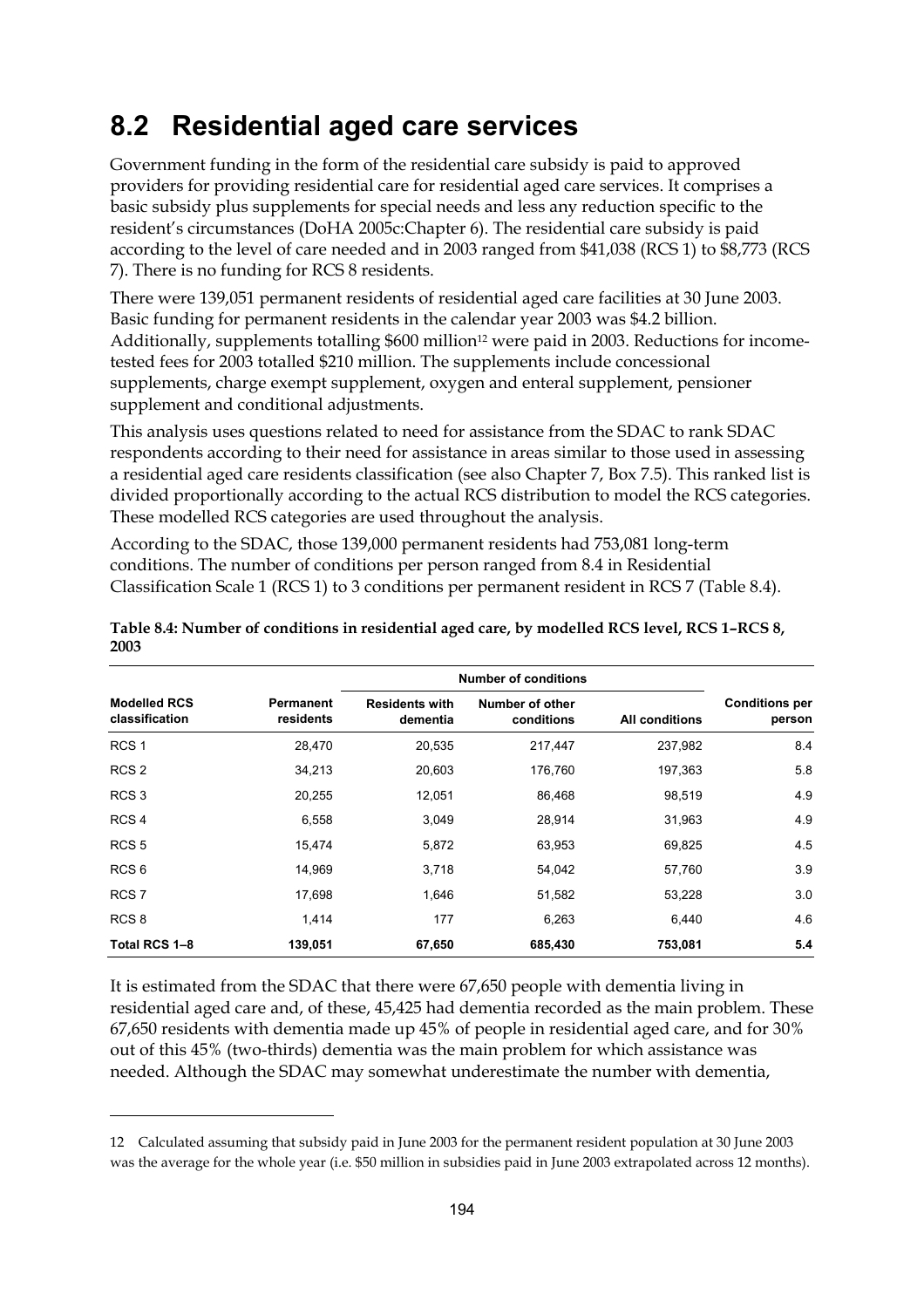particularly those with mild dementia, this will not markedly affect the cost estimates, as the costs of care for those with milder dementia are unlikely to be significant.

| <b>Modelled RCS</b><br>classification | <b>Permanent residents</b><br>with dementia as<br>main condition | <b>Number of additional</b><br>conditions | <b>Total number of</b><br>conditions when main<br>condition is dementia | <b>Conditions per</b><br>person |
|---------------------------------------|------------------------------------------------------------------|-------------------------------------------|-------------------------------------------------------------------------|---------------------------------|
| RCS <sub>1</sub>                      | 12,948                                                           | 82,866                                    | 95,839                                                                  | 7.4                             |
| RCS <sub>2</sub>                      | 13,693                                                           | 58,679                                    | 72,372                                                                  | 5.3                             |
| RCS <sub>3</sub>                      | 8,212                                                            | 21,967                                    | 30,180                                                                  | 3.7                             |
| RCS <sub>4</sub>                      | 2,209                                                            | 5,339                                     | 7,548                                                                   | 3.4                             |
| RCS <sub>5</sub>                      | 4,415                                                            | 10,879                                    | 15,294                                                                  | 3.5                             |
| RCS <sub>6</sub>                      | 2,603                                                            | 5,365                                     | 7,968                                                                   | 3.1                             |
| RCS <sub>7</sub>                      | 1,166                                                            | 1,645                                     | 2,812                                                                   | 2.4                             |
| RCS <sub>8</sub>                      | 177                                                              | 190                                       | 368                                                                     | 2.1                             |
| Total RCS 1-8                         | 45,425                                                           | 186,929                                   | 232,379                                                                 | 5.1                             |

**Table 8.5: Number of conditions for permanent residents for whom the main condition is dementia or Alzheimer's disease, by modelled RCS level, 2003** 

Previous methods have estimated the cost of dementia as the total costs of care for residents with dementia as the main problem. This would only be a correct estimation method if dementia was the only condition that caused a need for assistance. Table 8.5 shows, that, for a person with dementia as the main condition for which assistance is required, the average number of conditions for which assistance is needed is 5.1. So a person with dementia will typically need assistance in a wide range of areas, and only some of that need for assistance will be due to dementia-induced problems. They may need assistance with mobility due to a stroke they have experienced. They may need assistance in communication both because of hearing loss and dementia. In the method developed for this project, only the assistance for problems due to the dementia is counted.

While dementia is often considered to be a so-called 'tipping condition' — that is, the condition that causes the movement from home care to residential care—data identifying the 'tipping condition' for residents are not available. Similarly, data are unavailable about the relative severity of a resident's comorbid conditions. In this analysis there is no assumption made about the reason a person is in residential aged care, and the problem recorded as the main problem is treated no differently than any of the other conditions listed.

Health conditions13 recorded in the SDAC were allocated across eight categories grouped according to similarities in the likely need for assistance for the condition. For example, arthritis is grouped with hip damage from injury in the group 'Conditions affecting mobility'. The eight groups are listed in Table 8.6 (and Table A8.1 for a list of conditions). Each group was only counted once which means that someone who had two conditions that are allocated to the same group only had one of them counted (i.e. the disease group is an on/off variable and does not count more than once the multiple conditions within each group).

A regression model was established using all possible combinations of the eight condition groups. The dependent variable was the RCS score with more than 200 independent

 $\overline{a}$ 

<sup>13</sup> High cholesterol and hypertension have been left out of this analysis since they do not add significantly to the need for care.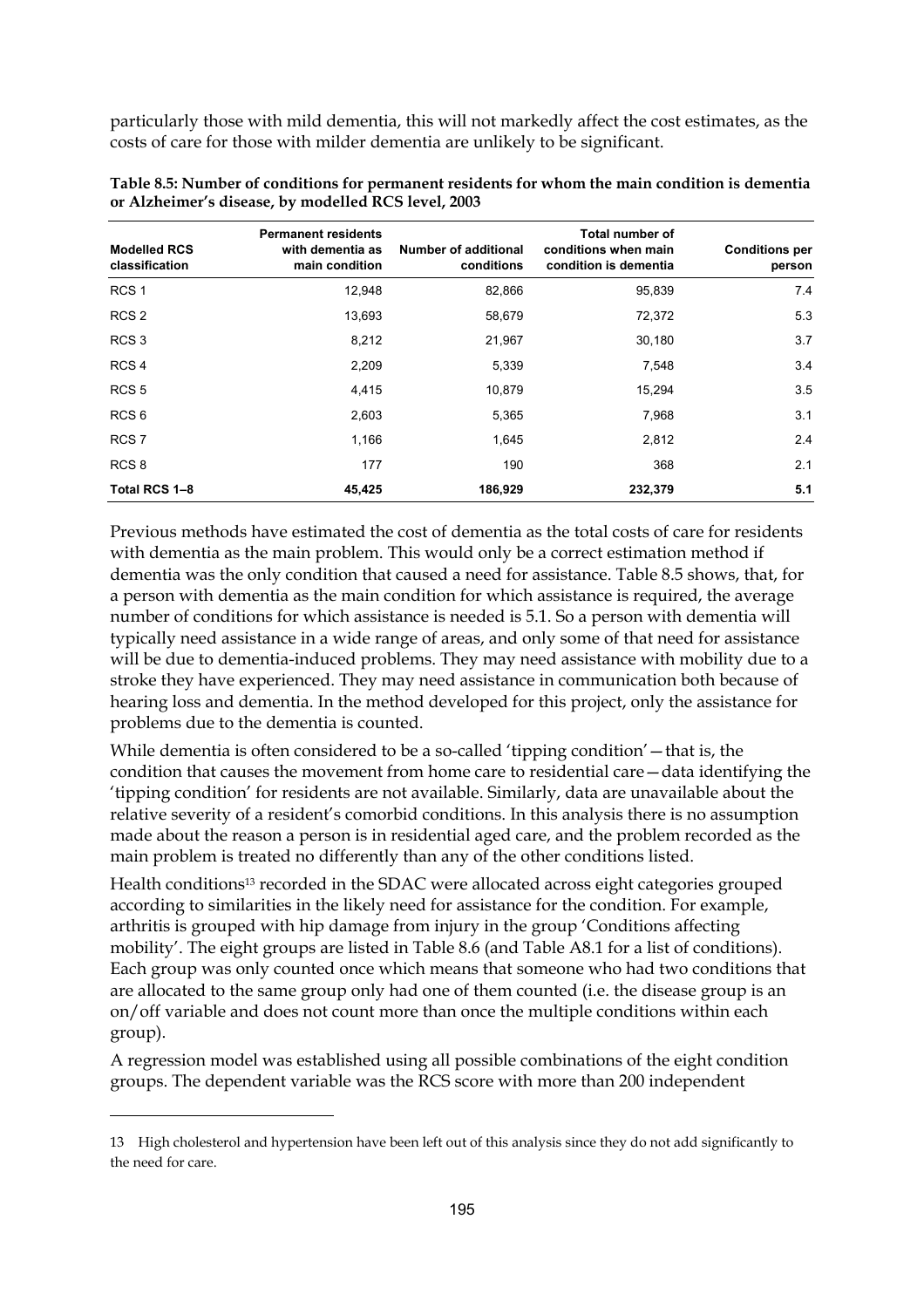variables being the combinations of conditions. The model has 207 degrees of freedom, an F value of 13.36 ( $Pr > F = 0.0001$ ) and an adjusted  $R^2$  of 0.39.

From this model a predicted RCS score is generated for each combination of the conditiongroups which provides an average RCS score and hence level of funding for each set of conditions within the model.

Comparisons could then be made between sets of conditions with dementia and the same set of conditions without dementia and the impact of the dementia on that set of conditions in terms of change in RCS score and associated level of funding ascertained. For example, the result for a resident with dementia, stroke and mobility problems is compared with the result for a resident with just stroke and mobility. The level of funding needed to care for the problems brought about by dementia is the difference between the level of funding for the group of conditions without dementia and the level of funding for the group of conditions plus dementia. Using this method, a cost of dementia is allocated to each person in the SDAC according to the conditions listed for that person.

| Table 8.6: Condition groups for medical conditions from the SDAC |  |
|------------------------------------------------------------------|--|
|                                                                  |  |

| <b>Condition group</b>               | <b>ABS</b> codes                                              |
|--------------------------------------|---------------------------------------------------------------|
| CG1. Dementia & Alzheimer's disease  | 511.605                                                       |
| CG2. Stroke                          | 923                                                           |
| CG3. Conditions affecting mobility   | 1301, 1303, 1306, 1307, 1399, 1802, 1804, 707, 612, 607, 1904 |
| CG4. Mental health                   | 500, 512, 513, 521, 522, 599                                  |
| CG5. Other cardiovascular disease    | 910, 913, 914, 919, 929, 508                                  |
| CG6. Hearing loss                    | 803.804.810.811.899                                           |
| CG7. Parkinson's disease             | 604                                                           |
| CG8. Other conditions <sup>(a)</sup> | All codes not mentioned above excluding 404 & 922             |

(a) High cholesterol (404) and hypertension (922) have been excluded from this analysis because they do not add significantly to the need for care.

From this analysis, dementia is the most expensive condition group (\$993 million), followed by mobility (\$652 million) and mental health conditions (\$460 million) (Table 8.7).

|                                      |                  |                  | Modelled residential classification scale classification |                  |                  |                  |                  |       |
|--------------------------------------|------------------|------------------|----------------------------------------------------------|------------------|------------------|------------------|------------------|-------|
| <b>Condition group</b>               | RCS <sub>1</sub> | RCS <sub>2</sub> | RCS <sub>3</sub>                                         | RCS <sub>4</sub> | RCS <sub>5</sub> | RCS <sub>6</sub> | RCS <sub>7</sub> | Total |
| CG1. Dementia                        | 329              | 331              | 190                                                      | 43               | 65               | 29               | 8                | 993   |
| CG3. Mobility                        | 215              | 193              | 107                                                      | 31               | 51               | 35               | 19               | 652   |
| CG4. Mental                          | 164              | 147              | 65                                                       | 21               | 32               | 20               | 11               | 460   |
| CG2. Stroke                          | 112              | 115              | 53                                                       | 16               | 19               | 12               | 6                | 335   |
| CG6. Hearing                         | 106              | 98               | 52                                                       | 9                | 20               | 10               | 7                | 303   |
| CG5. Other cardiovascular<br>disease | 64               | 56               | 28                                                       | 7                | 14               | 5                | 2                | 176   |
| CG7. Parkinson's disease             | 26               | 32               | 18                                                       | 3                | 3                | 3                | 1                | 87    |
| CG8. Other conditions                | 377              | 366              | 178                                                      | 54               | 94               | 64               | 34               | 1,166 |
| Total                                | 1,393            | 1,339            | 691                                                      | 183              | 299              | 178              | 88               | 4,171 |

| Table 8.7: The amount of basic funding, by condition groups and modelled RCS classification |  |
|---------------------------------------------------------------------------------------------|--|
| $($$ million $)$                                                                            |  |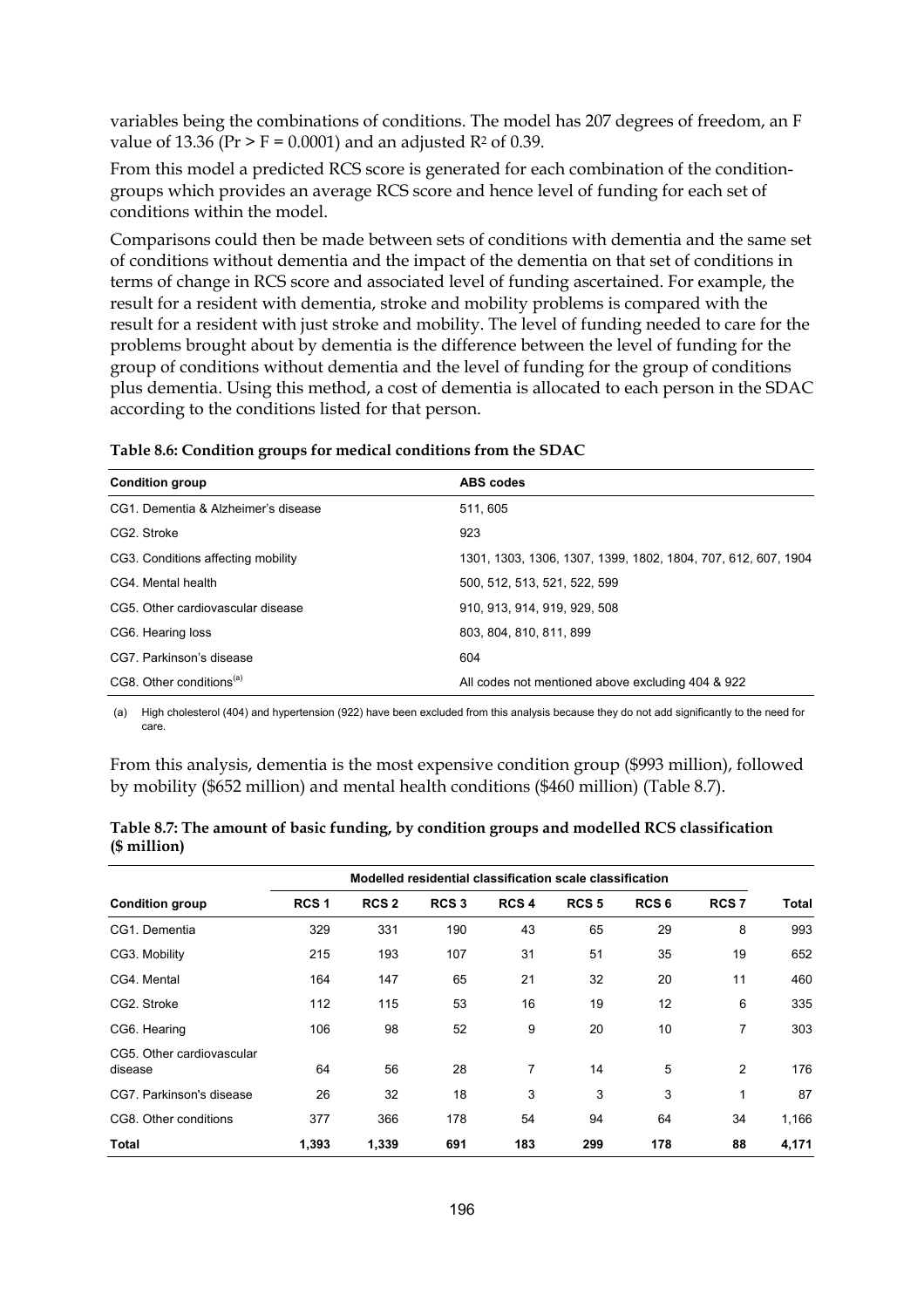Funding for care of the 45,425 people in aged care facilities with dementia where dementia is recorded as the main problem is \$1.6 billion (Table 8.8). This is more than twice the \$681 million in funding for people whose dementia is **not** their main condition. The proportion of this \$1.6 billion in funding that is estimated to be due to dementia is nearly 45% (\$726 million) with the remaining \$872 million allocated to the other 187,000 conditions (Table 8.5). The distribution across all conditions is shown in Figure 8.1. The number of conditions recorded for people whose main condition is dementia, 5.1 conditions per person, is lower than for all permanent residents (5.4). The number of conditions per person with the main condition being dementia ranges from 7.4 in RCS 1 to 2.1 in RCS 8 (Table 8.5).

| <b>Modelled RCS</b><br>classification | <b>Residents with</b><br>dementia as<br>their main<br>condition | <b>Proportion of</b><br>residents where<br>main condition is<br>dementia | <b>Funding for people</b><br>with dementia as<br>main condition<br>(\$ million) | <b>Expenditure for</b><br>dementia when<br>dementia is the<br>main condition<br>(\$ million) | <b>Expenditure for</b><br>other conditions<br>when dementia is<br>the main condition<br>$$$ million) |
|---------------------------------------|-----------------------------------------------------------------|--------------------------------------------------------------------------|---------------------------------------------------------------------------------|----------------------------------------------------------------------------------------------|------------------------------------------------------------------------------------------------------|
| RCS <sub>1</sub>                      | 12,948                                                          | 0.45                                                                     | 601                                                                             | 234                                                                                          | 367                                                                                                  |
| RCS <sub>2</sub>                      | 13,693                                                          | 0.40                                                                     | 556                                                                             | 236                                                                                          | 320                                                                                                  |
| RCS <sub>3</sub>                      | 8,212                                                           | 0.41                                                                     | 247                                                                             | 141                                                                                          | 105                                                                                                  |
| RCS <sub>4</sub>                      | 2,209                                                           | 0.34                                                                     | 58                                                                              | 34                                                                                           | 24                                                                                                   |
| Total high care                       | 37,063                                                          | 0.41                                                                     | 1,461                                                                           | 645                                                                                          | 816                                                                                                  |
| RCS <sub>5</sub>                      | 4,415                                                           | 0.29                                                                     | 95                                                                              | 54                                                                                           | 40                                                                                                   |
| RCS <sub>6</sub>                      | 2,603                                                           | 0.17                                                                     | 34                                                                              | 21                                                                                           | 13                                                                                                   |
| RCS <sub>7</sub>                      | 1,166                                                           | 0.07                                                                     | 8                                                                               | 6                                                                                            | $\overline{2}$                                                                                       |
| RCS <sub>8</sub>                      | 177                                                             | 0.13                                                                     | 0                                                                               | 0                                                                                            | 0                                                                                                    |
| Total RCS 1-8                         | 45,425                                                          | 0.33                                                                     | 1,598                                                                           | 726                                                                                          | 872                                                                                                  |

**Table 8.8: Expenditure for dementia in residential aged care where dementia is recorded as the main problem** 

Figure 8.1 shows that whether dementia is the main or an additional condition does not impact greatly on the distribution, across condition groups, of expenditure for people with dementia in residential aged care. For residents with dementia, dementia has the greatest allocation of expenditure—45% if dementia is the main condition and 40% if dementia is **not**  the main condition. Stroke, Parkinson's disease and 'other conditions' show a small increase in the proportion of expenditure allocated when dementia is **not** the main condition.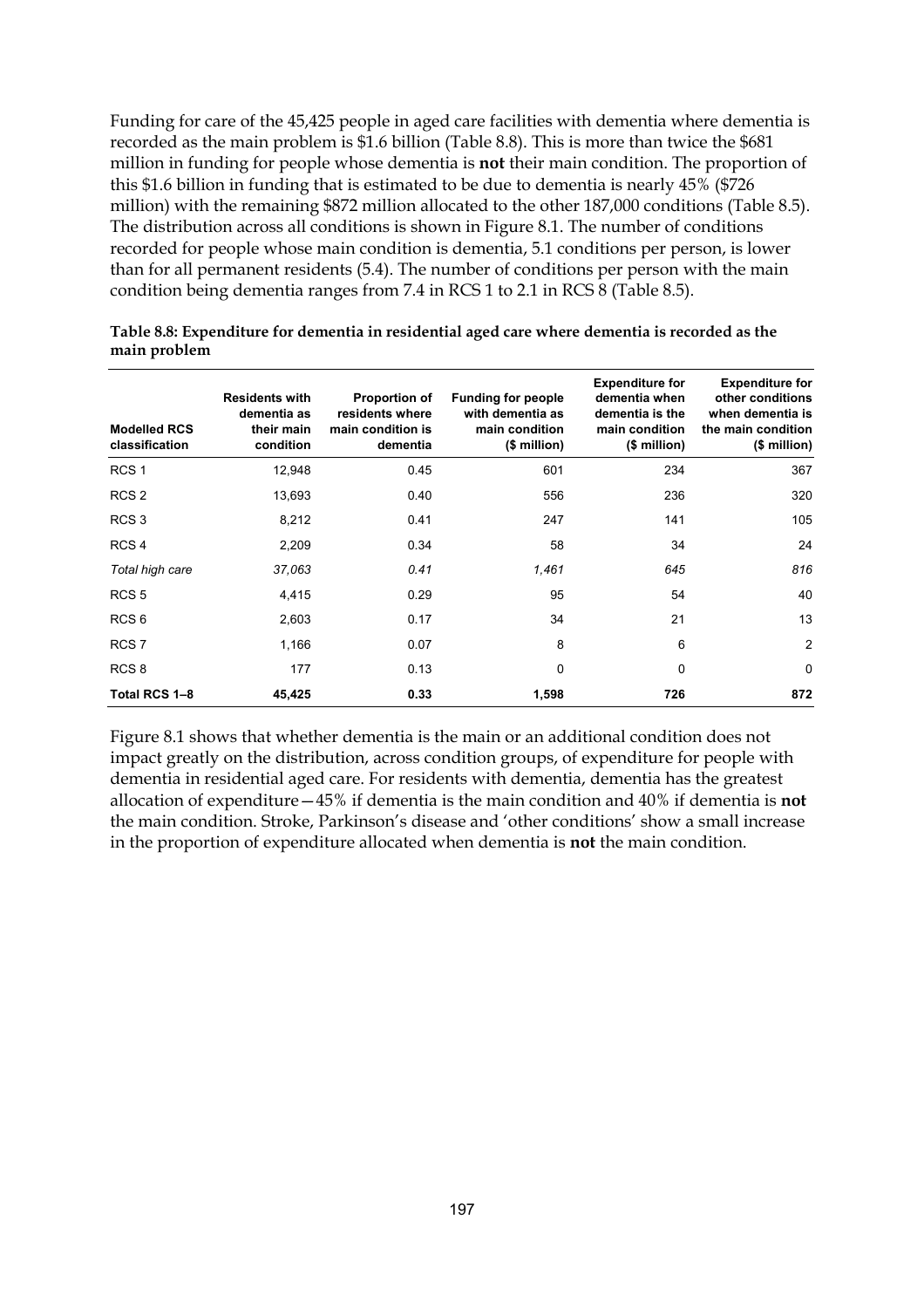

If all residents with dementia are considered, not just those whose main problem is dementia, the funding for care due to dementia is just under \$1 billion, with \$3.2 billion being for care due to other conditions (Table 8.9).

| <b>Modelled RCS</b><br>classification | Permanent<br>residents | Permanent<br>residents with<br>dementia | <b>Proportion of</b><br>residents who<br>have dementia | <b>Funding for care</b><br>due to dementia<br>(\$ million) | Funding for care due<br>to other conditions<br>(\$ million) |
|---------------------------------------|------------------------|-----------------------------------------|--------------------------------------------------------|------------------------------------------------------------|-------------------------------------------------------------|
| RCS <sub>1</sub>                      | 28,470                 | 20,535                                  | 0.72                                                   | 329                                                        | 1,064                                                       |
| RCS <sub>2</sub>                      | 34,213                 | 20,603                                  | 0.60                                                   | 331                                                        | 1,008                                                       |
| RCS <sub>3</sub>                      | 20,255                 | 12,051                                  | 0.59                                                   | 190                                                        | 502                                                         |
| RCS <sub>4</sub>                      | 6,558                  | 3,049                                   | 0.46                                                   | 43                                                         | 140                                                         |
| Total high care                       | 89,496                 | 56,237                                  | 0.63                                                   | 892                                                        | 2,715                                                       |
| RCS <sub>5</sub>                      | 15,474                 | 5,872                                   | 0.38                                                   | 65                                                         | 234                                                         |
| RCS <sub>6</sub>                      | 14,969                 | 3,718                                   | 0.25                                                   | 29                                                         | 149                                                         |
| RCS <sub>7</sub>                      | 17,698                 | 1,646                                   | 0.09                                                   | 8                                                          | 80                                                          |
| RCS <sub>8</sub>                      | 1,414                  | 177                                     | 0.13                                                   | 0                                                          | $\mathbf 0$                                                 |
| Total RCS 1-8                         | 139,051                | 67,650                                  | 0.49                                                   | 993                                                        | 3,178                                                       |

**Table 8.9: Funding for care due to dementia and other conditions in residential aged care where dementia is recorded as a problem, 2003** 

#### **Residents' contributions to residential aged care**

The costs of residential aged care services are mostly funded by governments, with some funding from residents' contributions.

Government funds are allocated to aged care homes to cover the full costs of care that residents require in 20 areas of need—areas of toileting, personal hygiene, mobility,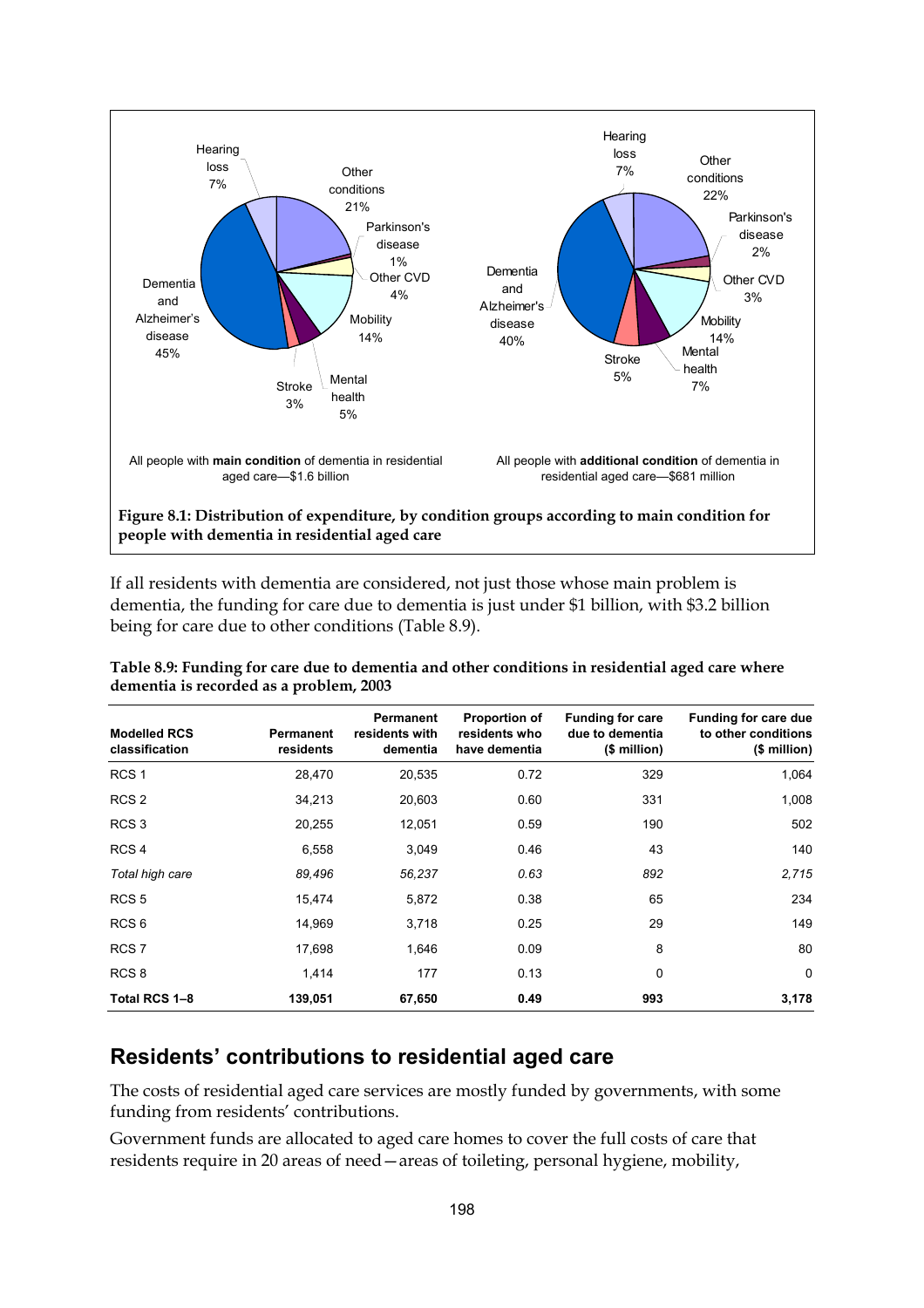assistance with eating and drinking, nursing procedures, and so on. The residents' contributions cover the remaining costs which are the normal costs of living—such as food, board and cleaning. It is assumed that the normal costs of living are not due to any health conditions or problem. Therefore these costs are not allocated by health condition.

Thus the only costs allocated by health condition are those costs funded by government subsidy.

In 2003–04 residential aged care subsidies were \$5,336.0 billion, basic daily care resident contributions were \$1,411.8 million and income-tested resident contributions were \$119.2 million (AIHW 2005b:188). Supplements for people in residential aged care in 2003 were approximately \$50 million per month or \$600 million per year.

Funding for dementia and Alzheimer's disease in residential aged care in 2003 was \$993 million (Table 8.10): 78% of this funding was for females and 59% was for people aged 85 and over. Over 90% of funding for dementia and Alzheimer's disease was in high level residential aged care, with RCS 2 (33.3%) and RCS 1 (33.1%) allocated the greatest proportion of the overall funding.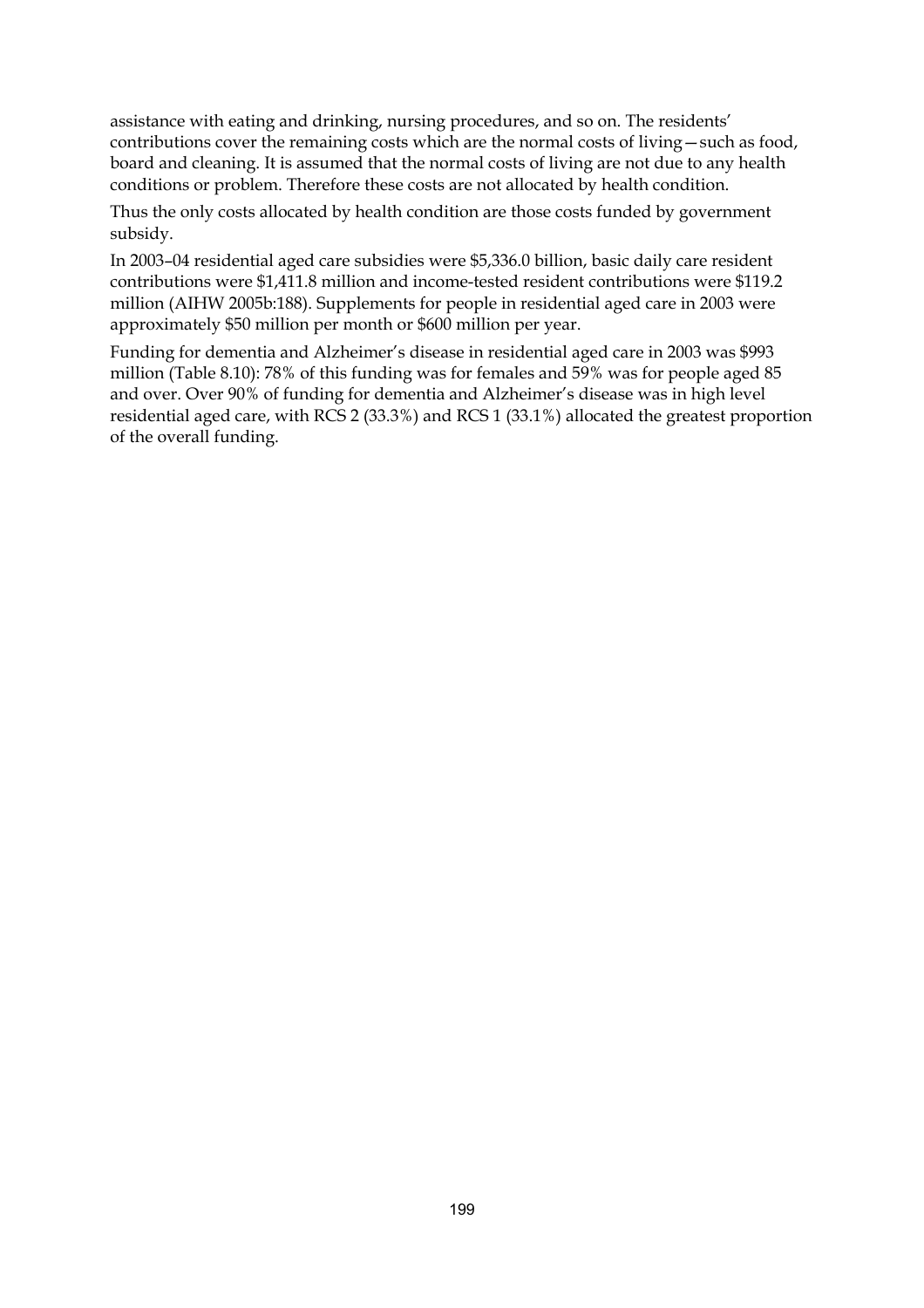|                |                  |                  | High level residential aged care (\$ million) |                  | <b>Total high level</b><br>residential aged<br>care | <b>Total residential</b><br>aged care |
|----------------|------------------|------------------|-----------------------------------------------|------------------|-----------------------------------------------------|---------------------------------------|
| Sex/age        | RCS <sub>1</sub> | RCS <sub>2</sub> | RCS <sub>3</sub>                              | RCS <sub>4</sub> | <b>RCS 1-4</b>                                      | <b>RCS 1-7</b>                        |
| <b>Males</b>   |                  |                  |                                               |                  |                                                     |                                       |
| 45-49          | 0.3              | $0.0\,$          | 0.0                                           | 0.0              | 0.3                                                 | 0.3                                   |
| $50 - 54$      | 0.0              | 0.0              | 0.0                                           | 0.0              | 0.0                                                 | $0.0\,$                               |
| $55 - 59$      | 0.3              | 0.7              | 0.6                                           | 0.0              | 1.6                                                 | 1.6                                   |
| $60 - 64$      | 1.9              | 0.3              | 0.5                                           | 0.0              | 2.8                                                 | 2.9                                   |
| 65-69          | 1.3              | 1.2              | 0.8                                           | 0.7              | $4.0$                                               | 5.1                                   |
| $70 - 74$      | 6.8              | 4.4              | 2.6                                           | $0.0\,$          | 13.8                                                | 16.8                                  |
| $75 - 79$      | 9.5              | 8.1              | 7.0                                           | 1.9              | 26.6                                                | 30.3                                  |
| $80 - 84$      | 21.5             | 14.9             | 12.5                                          | 2.5              | 51.3                                                | 55.9                                  |
| $85+$          | 43.8             | 27.3             | 16.6                                          | 3.9              | 91.6                                                | 100.8                                 |
| Total          | 85.3             | 57.1             | 40.6                                          | $9.0\,$          | 192.0                                               | 213.7                                 |
| <b>Females</b> |                  |                  |                                               |                  |                                                     |                                       |
| 45-49          | 0.0              | $0.0\,$          | 0.0                                           | 0.0              | 0.0                                                 | 0.1                                   |
| $50 - 54$      | $1.2$            | $0.0\,$          | 0.6                                           | 0.0              | 1.8                                                 | 2.1                                   |
| $55 - 59$      | 0.3              | 0.8              | 1.4                                           | 0.0              | 2.5                                                 | 3.1                                   |
| $60 - 64$      | 1.1              | 0.6              | 0.1                                           | 0.0              | 1.8                                                 | 2.2                                   |
| 65-69          | 1.9              | 2.8              | 2.2                                           | 0.0              | $6.8\,$                                             | 9.4                                   |
| $70 - 74$      | 5.7              | 9.8              | 5.0                                           | 0.0              | 20.6                                                | 25.4                                  |
| $75 - 79$      | 19.5             | 23.3             | 15.3                                          | 4.9              | 63.0                                                | 72.2                                  |
| $80 - 84$      | 50.4             | 62.2             | 37.8                                          | 12.0             | 162.5                                               | 182.8                                 |
| $85+$          | 163.2            | 174.1            | 86.8                                          | 16.7             | 440.9                                               | 481.9                                 |
| Total          | 243.3            | 273.6            | 149.2                                         | 33.6             | 699.8                                               | 779.1                                 |
| <b>Persons</b> |                  |                  |                                               |                  |                                                     |                                       |
| 45-49          | 0.3              | 0.0              | 0.0                                           | $0.0\,$          | 0.3                                                 | 0.5                                   |
| $50 - 54$      | $1.2$            | $0.0\,$          | $0.6\,$                                       | $0.0\,$          | 1.8                                                 | 2.1                                   |
| $55 - 59$      | 0.6              | 1.5              | 2.0                                           | 0.0              | 4.1                                                 | 4.8                                   |
| $60 - 64$      | $3.0\,$          | 0.9              | 0.6                                           | $0.0\,$          | 4.6                                                 | 5.1                                   |
| 65-69          | $3.2\,$          | 4.0              | 3.0                                           | 0.7              | 10.9                                                | 14.5                                  |
| $70 - 74$      | 12.5             | 14.3             | 7.5                                           | 0.0              | 34.3                                                | 42.2                                  |
| $75 - 79$      | 28.9             | 31.5             | 22.4                                          | $6.8\,$          | 89.5                                                | 102.4                                 |
| $80 - 84$      | 71.9             | 77.1             | 50.3                                          | 14.4             | 213.8                                               | 238.6                                 |
| $85+$          | 207.0            | 201.4            | 103.4                                         | 20.7             | 532.5                                               | 582.7                                 |
| <b>Total</b>   | 328.6            | 330.7            | 189.8                                         | 42.6             | 891.8                                               | 992.8                                 |

#### **Table 8.10: Funding allocated to dementia and Alzheimer's disease in residential aged care facilities, by age and sex, 2003 (\$ million)**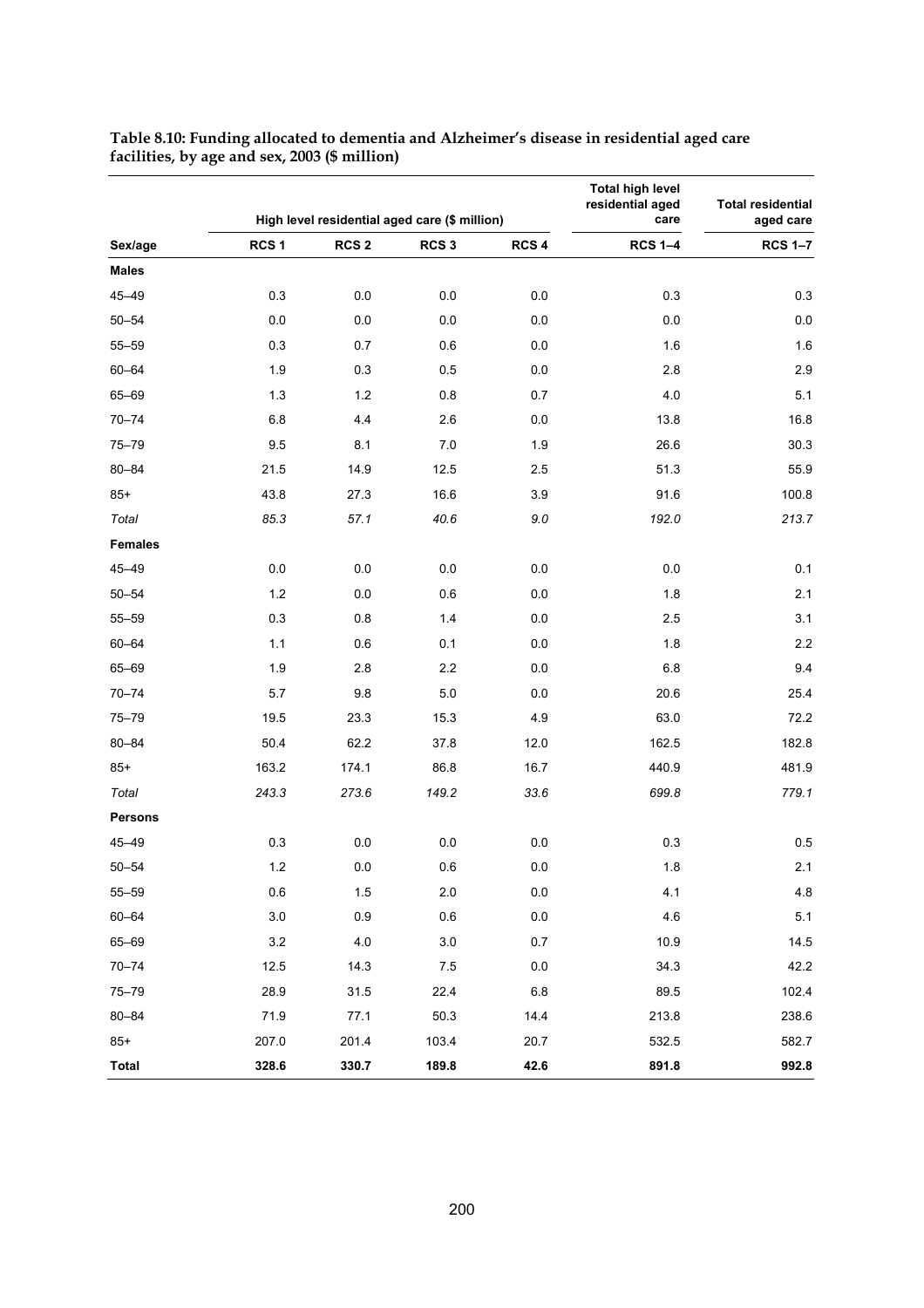## **8.3 Hospital services**

There were nearly 83,000 separations from hospital for people with dementia in 2003–04: 11,000 were admitted with a principal diagnosis of dementia at a cost to the health system of \$81.6 million. There were 72,000 admissions with an additional diagnosis of dementia where it is estimated that dementia was responsible for \$69 million of hospital costs. Therefore the total admitted patient expenditure due to dementia or Alzheimer's disease was \$150.5 million.

People with dementia may be admitted to hospitals for their dementia or for another condition. When the main reason for admission to hospital is dementia (principal diagnosis of dementia or Alzheimer's disease), a Diagnosis Related Group code will be allocated to that separation. In this analysis, the public hospital weighted cost per Diagnosis Related Group is applied to any separation where the principal diagnosis is dementia or Alzheimer's disease.

When a patient is admitted and an additional diagnosis of dementia is recorded (principal diagnosis is a condition other than dementia but a diagnosis of dementia is recorded on the record), then it is assumed that the care needed by the patient is affected by the patient having dementia. The analysis of expenditure for care due to dementia in residential aged care has shown that the average amount of funding attributed to people with dementia or Alzheimer's disease in residential aged care is \$40.20 per day (\$992.8 million divided by 24.7 million bed-days). Since care is more expensive in hospitals, the cost of caring for dementia in aged care has been increased by 50%—that is, a cost of \$60.30 has been applied per bedday in hospital for dementia when dementia is not the principal diagnosis.

Using this method, admitted patient expenditure for people with a principal diagnosis of dementia or Alzheimer's disease was \$81.6 million in 2003–04 (Table 8.11). There was a steady increase from \$62.9 million in 1999–00. In 2003–04, admitted patient expenditure for females was \$44.7 million (55%) and for males \$36.9 million (45%); \$23.2 million (28%) was for patients aged between 80 and 84 years and \$27.5 million (34%) for patients 85 years and over.

The admitted patient expenditure due to dementia or Alzheimer's disease (regardless of principal diagnosis) was \$150.5 million in 2003–04 (Table 8.12). This was a steady increase from \$130.8 million in 1999–00. In 2003–04, admitted patient expenditure for females was \$87.1 million (58%) and \$40.6 million (27%) was for patients aged between 80 and 84 years old.

For admitted patients with a principal diagnosis of dementia or Alzheimer's disease the average length of stay was 26 days, the average cost per separation was \$7,429 and the average cost per bed-day was \$282 (Table 8.13). When a patient with dementia was admitted for a reason other than dementia, the average length of stay was 15 days. With the cost attributed to caring for the dementia estimated at \$60.30 per day, the average cost per separation was \$921.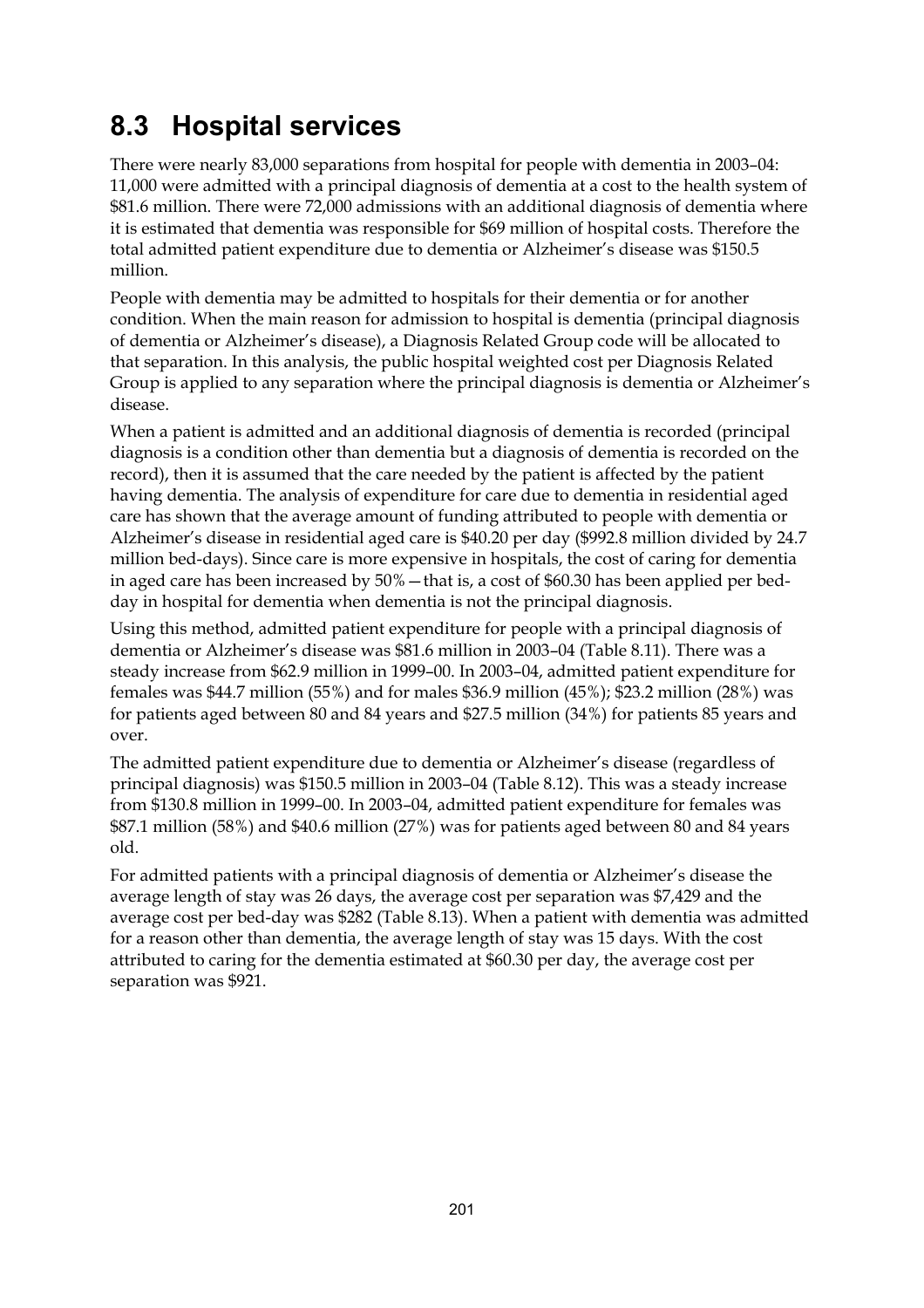| Sex/age                           | 1999-00 | 2000-01 | 2001-02 | 2002-03 | 2003-04 | $2003^{(a)}$ |
|-----------------------------------|---------|---------|---------|---------|---------|--------------|
| <b>Males</b>                      |         |         |         |         |         |              |
| $0 - 59$                          | $0.9\,$ | $1.0$   | $0.9\,$ | $0.9\,$ | 0.9     | 0.9          |
| $60 - 64$                         | $0.8\,$ | 0.9     | $0.9\,$ | $1.2$   | 1.1     | $1.2$        |
| 65-69                             | $1.7$   | 2.0     | 2.0     | 1.9     | 1.8     | 1.9          |
| $70 - 74$                         | 3.7     | 4.4     | 4.3     | 4.7     | 3.8     | 4.3          |
| $75 - 79$                         | 6.5     | 7.9     | 7.0     | 7.9     | 8.5     | $8.2\,$      |
| $80 - 84$                         | 7.2     | 9.3     | 9.3     | 10.2    | 10.2    | 10.2         |
| $85 - 89$                         | 5.9     | 7.1     | 6.5     | 7.2     | 7.3     | 7.3          |
| $90 - 94$                         | 1.5     | 2.3     | 2.7     | 2.5     | 2.7     | 2.6          |
| $95+$                             | 0.3     | 0.4     | 0.5     | 0.4     | 0.7     | $0.6\,$      |
| Total                             | 28.5    | 35.4    | 33.9    | 37.0    | 36.9    | 37.0         |
| <b>Females</b>                    |         |         |         |         |         |              |
| $0 - 59$                          | 0.7     | 0.8     | $0.8\,$ | 0.7     | $1.0$   | 0.9          |
| $60 - 64$                         | 0.7     | 0.8     | 0.5     | $0.8\,$ | $0.8\,$ | $0.8\,$      |
| 65-69                             | $1.2$   | 1.6     | 1.2     | $1.2$   | 1.4     | $1.3$        |
| $70 - 74$                         | $3.0\,$ | 3.7     | 3.9     | 3.6     | 3.7     | $3.7\,$      |
| $75 - 79$                         | $6.6\,$ | 8.3     | 7.8     | 7.7     | $7.9$   | $7.8\,$      |
| $80 - 84$                         | 9.0     | 11.2    | 10.6    | 11.8    | 13.0    | 12.4         |
| 85-89                             | 9.6     | 10.8    | 10.3    | 10.7    | 10.5    | 10.6         |
| $90 - 94$                         | 3.1     | 5.1     | $5.0\,$ | 5.5     | 5.1     | 5.3          |
| $95+$                             | 0.6     | 1.1     | 1.2     | 1.3     | $1.2$   | $1.3$        |
| Total                             | 34.4    | 43.3    | 41.2    | 43.4    | 44.7    | 44.1         |
| Persons <sup>(b)</sup>            |         |         |         |         |         |              |
| $0 - 59$                          | 1.5     | 1.8     | 1.7     | 1.6     | 1.9     | $1.8\,$      |
| $60 - 64$                         | $1.5$   | 1.6     | $1.4$   | $2.0\,$ | 2.0     | $2.0\,$      |
| 65-69                             | 2.9     | 3.6     | $3.2\,$ | 3.2     | 3.1     | 3.2          |
| $70 - 74$                         | 6.6     | 8.1     | 8.1     | 8.3     | 7.5     | 7.9          |
| $75 - 79$                         | 13.1    | 16.2    | 14.8    | 15.6    | 16.3    | 16.0         |
| $80 - 84$                         | 16.2    | 20.5    | 19.9    | 22.1    | 23.2    | 22.7         |
| 85-89                             | 15.5    | 17.9    | 16.8    | 17.8    | 17.8    | 17.8         |
| $90 - 94$                         | 4.7     | 7.4     | 7.6     | 8.1     | $7.8$   | 8.0          |
| $95+$                             | 0.9     | 1.5     | $1.7$   | 1.8     | 1.9     | 1.9          |
| <b>Total</b>                      | 62.9    | 78.6    | 75.2    | 80.4    | 81.6    | 81.0         |
| Inflation adjusted <sup>(c)</sup> | 72.0    | 87.1    | 80.7    | 83.4    | 81.6    | 82.5         |

**Table 8.11: Hospital expenditure due to a principal diagnosis of dementia or Alzheimer's disease during a hospital stay, 1999–00 to 2003–04, (\$ million)** 

(a) Estimated expenditure for the 2003 calendar year.

(b) Includes expenditure for admitted patients whose gender is unknown.

(c) Total admitted patient expenditure adjusted to 2003–04 dollars using the hospital/nursing home care deflator (AIHW 2005d).

*Source:* AIHW analysis of the National Hospital Morbidity Database and the National Public Hospital Establishments Database.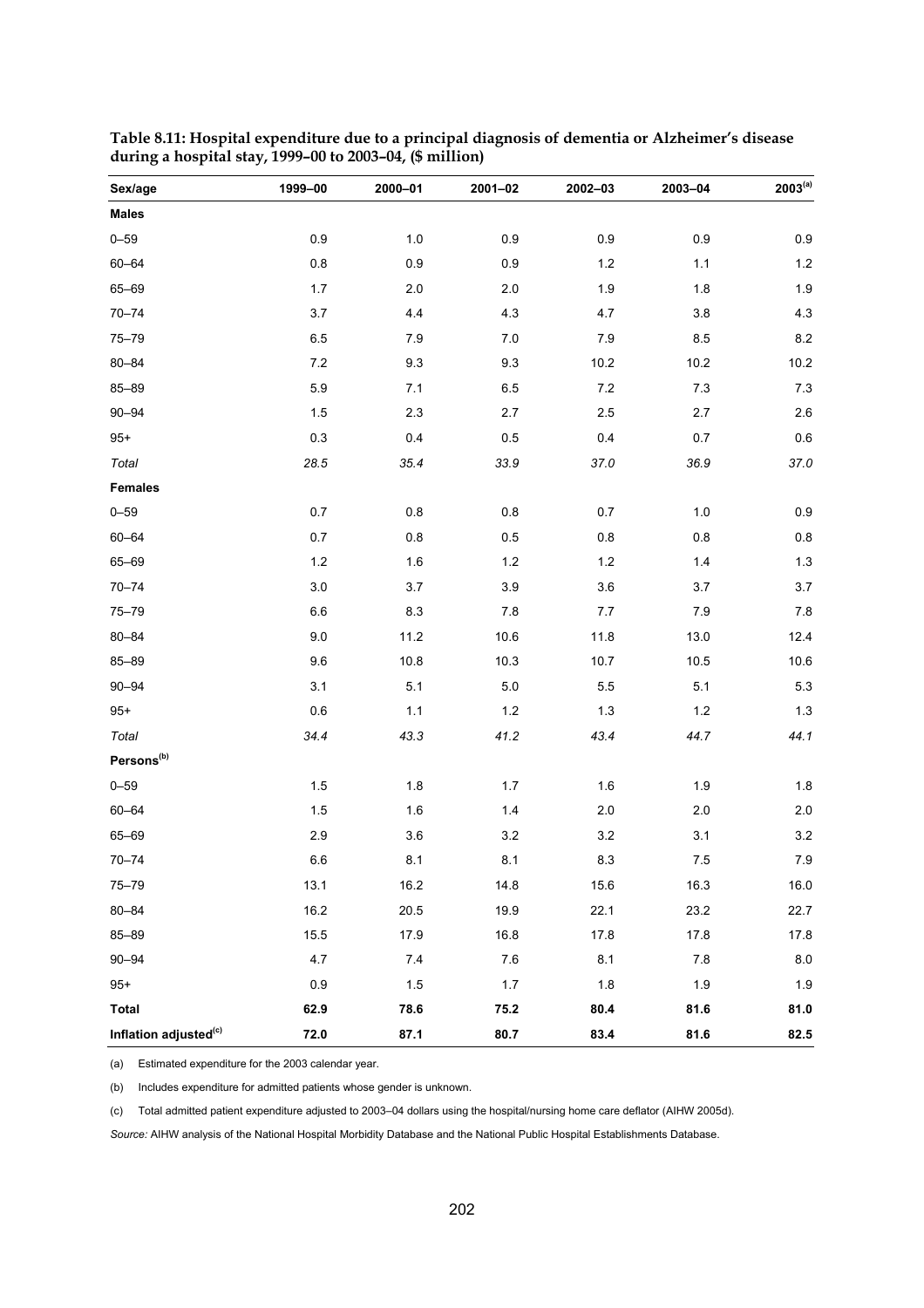| Sex/age                           | 1999-00 | 2000-01 | 2001-02 | 2002-03 | 2003-04 | $2003^{(a)}$ |
|-----------------------------------|---------|---------|---------|---------|---------|--------------|
| <b>Males</b>                      |         |         |         |         |         |              |
| $0 - 59$                          | 2.3     | 2.0     | 1.6     | 1.8     | 2.0     | 1.9          |
| $60 - 64$                         | $1.3$   | 1.5     | 1.4     | 1.8     | 1.9     | 1.9          |
| $65 - 69$                         | 3.7     | 3.1     | 3.3     | 3.6     | 2.9     | 3.3          |
| $70 - 74$                         | 7.0     | 7.3     | 7.1     | 7.0     | 6.4     | 6.7          |
| $75 - 79$                         | 11.4    | 13.3    | 12.0    | 13.1    | 13.8    | 13.5         |
| $80 - 84$                         | 13.1    | 15.3    | 15.7    | 16.9    | 16.9    | 16.9         |
| $85 - 89$                         | 11.2    | 12.4    | 12.1    | 12.4    | 13.3    | 12.9         |
| $90 - 94$                         | $3.2\,$ | 4.5     | 5.1     | 5.1     | 5.1     | 5.1          |
| $95+$                             | 0.5     | 0.7     | 0.9     | 0.8     | 1.1     | 1.0          |
| Total                             | 53.7    | 60.1    | 59.1    | 62.5    | 63.4    | 63.0         |
| <b>Females</b>                    |         |         |         |         |         |              |
| $0 - 59$                          | 2.4     | $1.3$   | 1.6     | 3.0     | 2.7     | 2.9          |
| $60 - 64$                         | $1.7$   | $1.0$   | $1.0$   | $1.3$   | $1.4$   | 1.4          |
| 65-69                             | 2.1     | 2.6     | 2.2     | 2.6     | 2.3     | 2.5          |
| $70 - 74$                         | 5.6     | 6.1     | 6.8     | 6.1     | 6.1     | 6.1          |
| $75 - 79$                         | 13.0    | 14.5    | 14.2    | 13.6    | 14.2    | 13.9         |
| $80 - 84$                         | 18.9    | 21.4    | 21.6    | 22.3    | 23.7    | 23.0         |
| $85 - 89$                         | 24.0    | 21.9    | 21.3    | 21.5    | 22.6    | 22.1         |
| $90 - 94$                         | 7.5     | 11.3    | 11.5    | 12.0    | 11.5    | 11.8         |
| $95+$                             | 1.8     | 3.1     | $2.8\,$ | $3.0\,$ | 2.8     | 2.9          |
| Total                             | 77.1    | 83.2    | 82.8    | 85.5    | 87.1    | 86.3         |
| Persons <sup>(b)</sup>            |         |         |         |         |         |              |
| $0 - 59$                          | 4.7     | 3.3     | 3.1     | 4.8     | 4.6     | 4.7          |
| $60 - 64$                         | 3.1     | 2.6     | 2.3     | 3.0     | 3.3     | 3.2          |
| 65-69                             | 5.8     | 5.6     | 5.5     | $6.2\,$ | 5.2     | 5.7          |
| $70 - 74$                         | 12.6    | 13.4    | 13.9    | 13.1    | 12.5    | 12.8         |
| $75 - 79$                         | 24.5    | 27.8    | 26.1    | 26.7    | 28.0    | 27.4         |
| $80 - 84$                         | 32.0    | 36.7    | 37.3    | 39.3    | 40.6    | 40.0         |
| 85-89                             | 35.2    | 34.3    | 33.4    | 33.9    | 35.9    | 34.9         |
| $90 - 94$                         | 10.6    | 15.8    | 16.6    | 17.1    | 16.6    | 16.9         |
| $95+$                             | $2.3\,$ | 3.8     | 3.7     | 3.9     | 3.9     | 3.9          |
| <b>Total</b>                      | 130.8   | 143.3   | 141.9   | 148.1   | 150.5   | 149.3        |
| Inflation adjusted <sup>(c)</sup> | 149.7   | 158.8   | 152.3   | 153.5   | 150.5   | 152.0        |

**Table 8.12: Hospital expenditure due to any diagnosis of dementia or Alzheimer's disease during a hospital stay, 1999–00 to 2003–04 (\$ million)** 

(a) Estimated expenditure for the 2003 calendar year.

(b) Includes expenditure for admitted patients whose gender is unknown.

(c) Total admitted patient expenditure adjusted to 2003–04 dollars using the hospital/nursing home care deflator (AIHW 2005d).

*Source:* AIHW analysis of the National Hospital Morbidity Database and the National Public Hospital Establishments Database.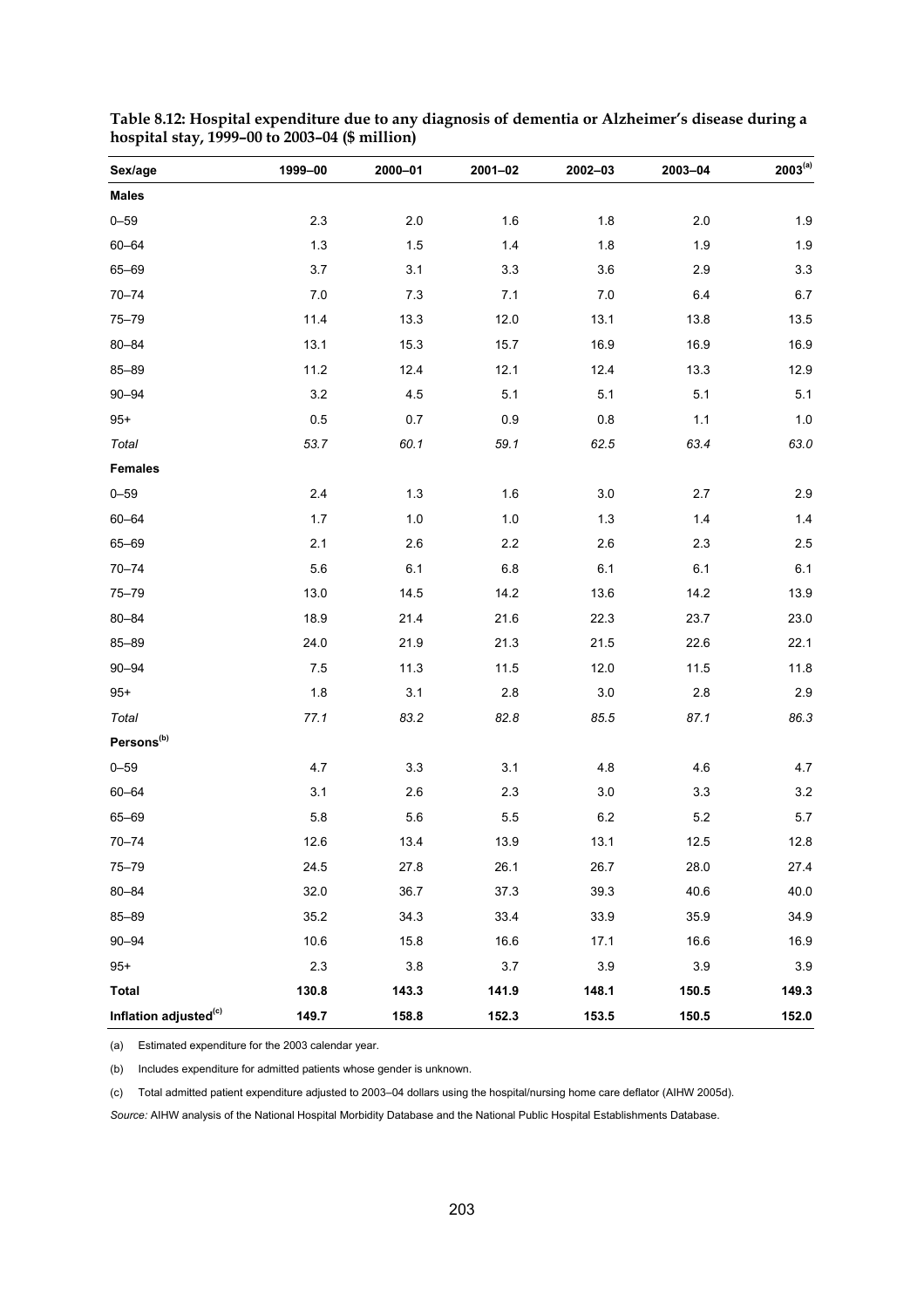| mar's discalator is reading and                       |                                           |
|-------------------------------------------------------|-------------------------------------------|
| contro or a primar-                                   |                                           |
| renotions and hold both are dreams.<br>3              |                                           |
| $n_{\rm T}$ mumber of car<br>$\overline{\phantom{a}}$ |                                           |
| Lahle & 13. Hosnital costs allocated to dement        | diagnosis during a hospital stav, 2003-04 |
| さいさつ コーン・ココンロスコースコン ついり                               |                                           |

|               |                                                                                                                             |          | Principal diagnosis--Dementia and Alzheimer's disease |                                    |                        |                          |             |           | Additional diagnosis was dementia or Alzheimer's disease but principal<br>diagnosis was not |                               |                        |                          |
|---------------|-----------------------------------------------------------------------------------------------------------------------------|----------|-------------------------------------------------------|------------------------------------|------------------------|--------------------------|-------------|-----------|---------------------------------------------------------------------------------------------|-------------------------------|------------------------|--------------------------|
| Sex/age       | Separations                                                                                                                 | Bed-days | Expenditure<br>(\$ million)                           | ration<br>Bed-days<br>per<br>separ | Cost per<br>separation | Cost per<br>bed-day<br>⊕ | Separations | Bed-days  | (\$ million)<br>Expenditure                                                                 | Bed-days<br>per<br>separation | separation<br>Cost per | bed-day<br>Cost per<br>⊕ |
| Males         |                                                                                                                             |          |                                                       |                                    |                        |                          |             |           |                                                                                             |                               |                        |                          |
| $0 - 59$      | 119                                                                                                                         | 15,916   | $\frac{0}{2}$                                         | $\overline{3}$                     | 7,663                  | 5                        | 534         | 16,770    | $\frac{1}{\sqrt{2}}$                                                                        | స్                            | 1,894                  | 8                        |
| 60-64         | 148                                                                                                                         | 6,067    | Ξ                                                     | $\ddot{4}$                         | 7,577                  | 185                      | 509         | 12,668    | $\frac{8}{2}$                                                                               | 25                            | 1,501                  | 8                        |
| 65-69         | 232                                                                                                                         | 7,856    | $\frac{8}{1}$                                         | 34                                 | 7,587                  | 224                      | 1,012       | 18,004    | Ξ                                                                                           | $\frac{8}{1}$                 | 1,073                  | 8                        |
| $70 - 74$     | 510                                                                                                                         | 14,001   | 3.8                                                   | 27                                 | 7,421                  | 270                      | 2,577       | 42,048    | 2.5                                                                                         | $\frac{6}{5}$                 | 984                    | 8                        |
| $75 - 79$     | 1,135                                                                                                                       | 27,983   | $\frac{6}{8}$                                         | 25                                 | 7,452                  | 302                      | 5,792       | 84,740    | 5.1                                                                                         | 15                            | 882                    | 8                        |
| 80-84         | 1,367                                                                                                                       | 34,234   | 10.2                                                  | 25                                 | 7,449                  | 297                      | 7,827       | 107,222   | 6.5                                                                                         | $\overline{4}$                | 826                    | 8                        |
| 85-89         | 989                                                                                                                         | 24,213   | 7.3                                                   | $\overline{2}$                     | 7,373                  | 301                      | 6,585       | 95,826    | 5.8                                                                                         | 15                            | 877                    | 8                        |
| $90 - 94$     | 360                                                                                                                         | 7,094    | 2.7                                                   | $\overline{c}$                     | 7,386                  | 375                      | 2,828       | 38,480    | $2.\overline{3}$                                                                            | $\dot{4}$                     | 820                    | 8                        |
| $-56$         | 92                                                                                                                          | 948      | $\overline{0.7}$                                      | $\overline{C}$                     | 7,530                  | 731                      | 534         | 7,231     | 0.4                                                                                         | $\overline{4}$                | 817                    | 8                        |
| Total         | 4,952                                                                                                                       | 138,312  | 36.9                                                  | $\overline{\mathcal{S}}$           | 7,444                  | 267                      | 28,198      | 422,989   | 25.5                                                                                        | 75                            | 905                    | 99                       |
| Females       |                                                                                                                             |          |                                                       |                                    |                        |                          |             |           |                                                                                             |                               |                        |                          |
| $0 - 59$      | 135                                                                                                                         | 11,056   | $\frac{1}{2}$                                         | 82                                 | 7,632                  | 3                        | 304         | 26,058    | $\frac{6}{1}$                                                                               | 86                            | 5,169                  | 8                        |
| 60-64         | 108                                                                                                                         | 1,855    | $0.\overline{8}$                                      | 17                                 | 7,738                  | 450                      | 392         | 8,232     | 0.5                                                                                         | $\overline{2}$                | 1,266                  | 8                        |
| 65-69         | 174                                                                                                                         | 6,019    | $\dot{4}$                                             | 35                                 | 7,929                  | 229                      | 842         | 14,256    | 0.9                                                                                         | 17                            | 1,021                  | 8                        |
| $70 - 74$     | 501                                                                                                                         | 15,368   | 3.7                                                   | $\frac{1}{2}$                      | 7,475                  | 244                      | 2,425       | 36,954    | 2.2                                                                                         | $\frac{1}{2}$                 | 919                    | 8                        |
| $75 - 79$     | 1,060                                                                                                                       | 23,877   | 7.9                                                   | 23                                 | 7,429                  | 330                      | 6,528       | 100,428   | $\overline{6}$                                                                              | 15                            | 928                    | 8                        |
| 80-84         | 1,752                                                                                                                       | 40,680   | 13.0                                                  | 23                                 | 7,447                  | 321                      | 11,656      | 169,496   | 10.2                                                                                        | 15                            | 877                    | 8                        |
| 85-89         | 1,433                                                                                                                       | 35,749   | 10.5                                                  | 25                                 | 7,345                  | 294                      | 12,414      | 191,858   | 11.6                                                                                        | $\frac{5}{2}$                 | 932                    | 8                        |
| $90 - 94$     | 707                                                                                                                         | 13,500   | $\overline{5}$                                        | 6Ļ                                 | 7,261                  | 380                      | 7,129       | 101,158   | 6.1                                                                                         | 4                             | 856                    | 8                        |
| $-56$         | 162                                                                                                                         | 3,320    | $\frac{2}{1}$                                         | $\overline{c}$                     | 7,174                  | 350                      | 1,933       | 25,489    | $\frac{5}{1}$                                                                               | $\frac{3}{2}$                 | 795                    | 8                        |
| Total         | 6,032                                                                                                                       | 151,424  | 44.7                                                  | 25                                 | 7,416                  | 295                      | 43,623      | 673,929   | 40.6                                                                                        | 75                            | 932                    | 99                       |
| Total persons | 10,984                                                                                                                      | 289,736  | 81.6                                                  | 26                                 | 7,429                  | 282                      | 71,822      | 1,097,048 | 66.1                                                                                        | 45                            | 921                    | 8                        |
|               | Source: AIHW analysis of the National Hospital Morbidity Database and the National Public Hospital Establishments Database. |          |                                                       |                                    |                        |                          |             |           |                                                                                             |                               |                        |                          |

204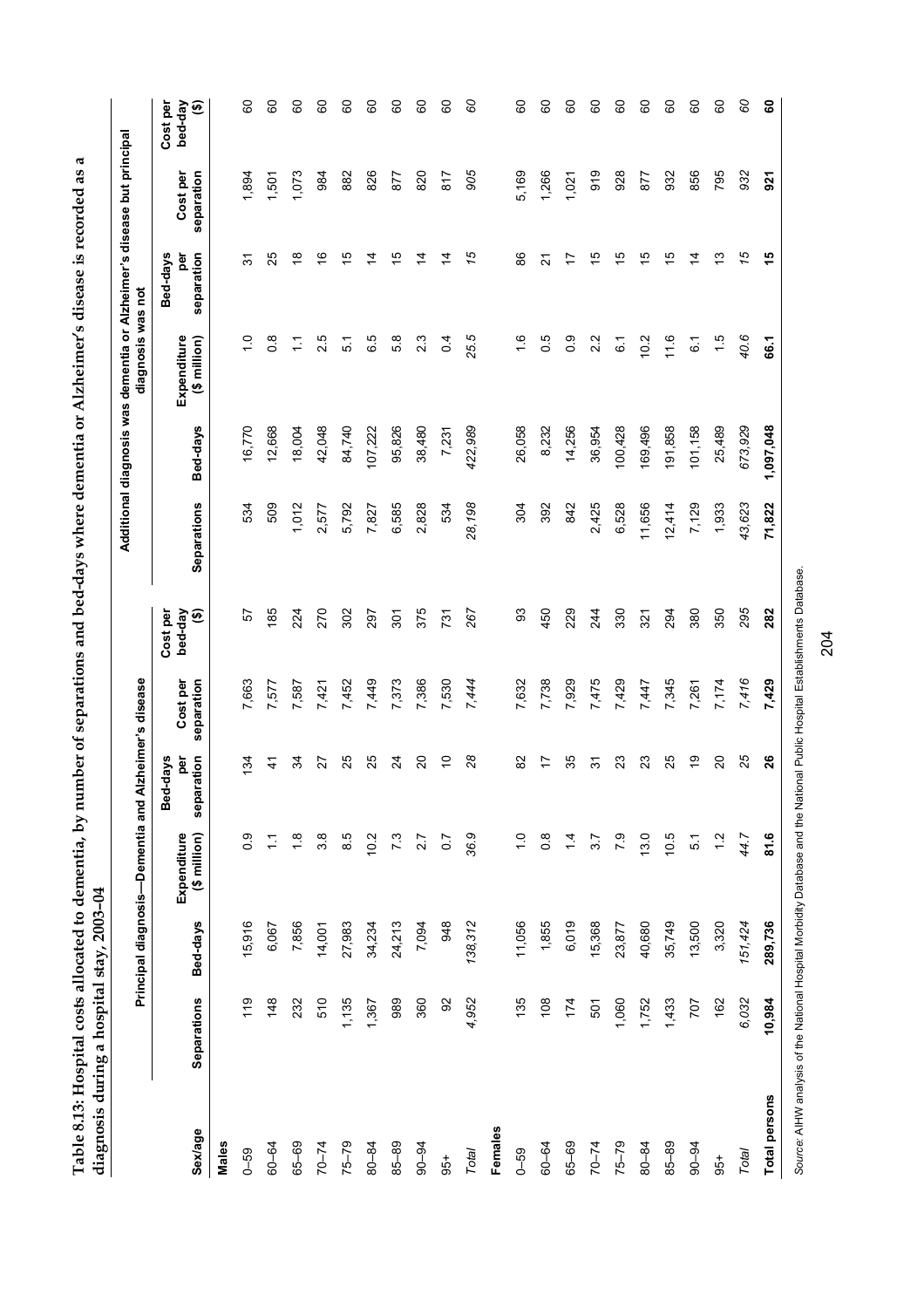### **8.4 Medical services**

Data from the general practitioners' survey, Bettering the Evaluation of Care and Health (BEACH), were used to allocate private medical services by disease for both GPs and specialists. The BEACH survey collects information about the number of people who have seen their GP about dementia and who are referred to specialists because of their dementia. It is estimated, using this data, that there were 484,500 GP attendances in which dementia was managed and 43,600 out-of-hospital specialist attendances for dementia nationally in 2003–04. Expenditure for out-of-hospital medical services in 2003–04 was estimated as \$19.5 million (Table 8.14). Of this expenditure \$10 million was for GP services, \$5.4 million for specialist services, \$2.7 million for pathology and \$1.4 million for imaging. Two-thirds of this expenditure was for females and more than three-quarters was for people aged 75 or older.

People with dementia often have other conditions which are also managed by the GP. The expenditure below does not relate to these other conditions but only to attendances where dementia is managed.

|                | <b>Unreferred</b> |         |           |               | <b>Total out-of-hospital</b> |
|----------------|-------------------|---------|-----------|---------------|------------------------------|
| Sex/age        | attendances       | Imaging | Pathology | Other medical | medical expenditure          |
| <b>Males</b>   |                   |         |           |               |                              |
| $0 - 64$       | 0.2               |         |           | 0.3           | 0.5                          |
| $65 - 74$      | 0.5               |         |           | 0.8           | 1.3                          |
| $75 - 84$      | 1.3               | 0.4     | 0.3       | $1.0$         | 2.9                          |
| $85+$          | 1.0               | 0.1     | 0.4       | 0.4           | $1.9\,$                      |
| <b>Females</b> |                   |         |           |               |                              |
| $0 - 64$       | 0.2               | 0.1     |           | 0.3           | 0.5                          |
| $65 - 74$      | 0.7               | 0.1     | 0.4       | 0.6           | 1.8                          |
| $75 - 84$      | 3.0               | 0.5     | 0.6       | 0.7           | 4.8                          |
| $85+$          | 3.1               | 0.3     | 0.9       | 1.4           | 5.7                          |
| <b>Persons</b> |                   |         |           |               |                              |
| $0 - 64$       | 0.4               | 0.1     |           | 0.6           | $1.1$                        |
| $65 - 74$      | 1.2               | 0.1     | 0.4       | 1.4           | $3.2\,$                      |
| $75 - 84$      | 4.3               | $0.8\,$ | 0.9       | 1.6           | 7.7                          |
| $85+$          | 4.0               | 0.4     | 1.4       | 1.8           | 7.5                          |
| <b>Total</b>   | 10.0              | $1.4$   | 2.7       | 5.4           | 19.5                         |

**Table 8.14: Out-of-hospital medical expenditure for dementia and Alzheimer's disease, 2003–04(a) (\$ million)** 

— Represents zero or less than \$50,000.

(a) Year ending March 2004.

*Source:* AIHW analysis of BEACH and the AIHW disease expenditure database.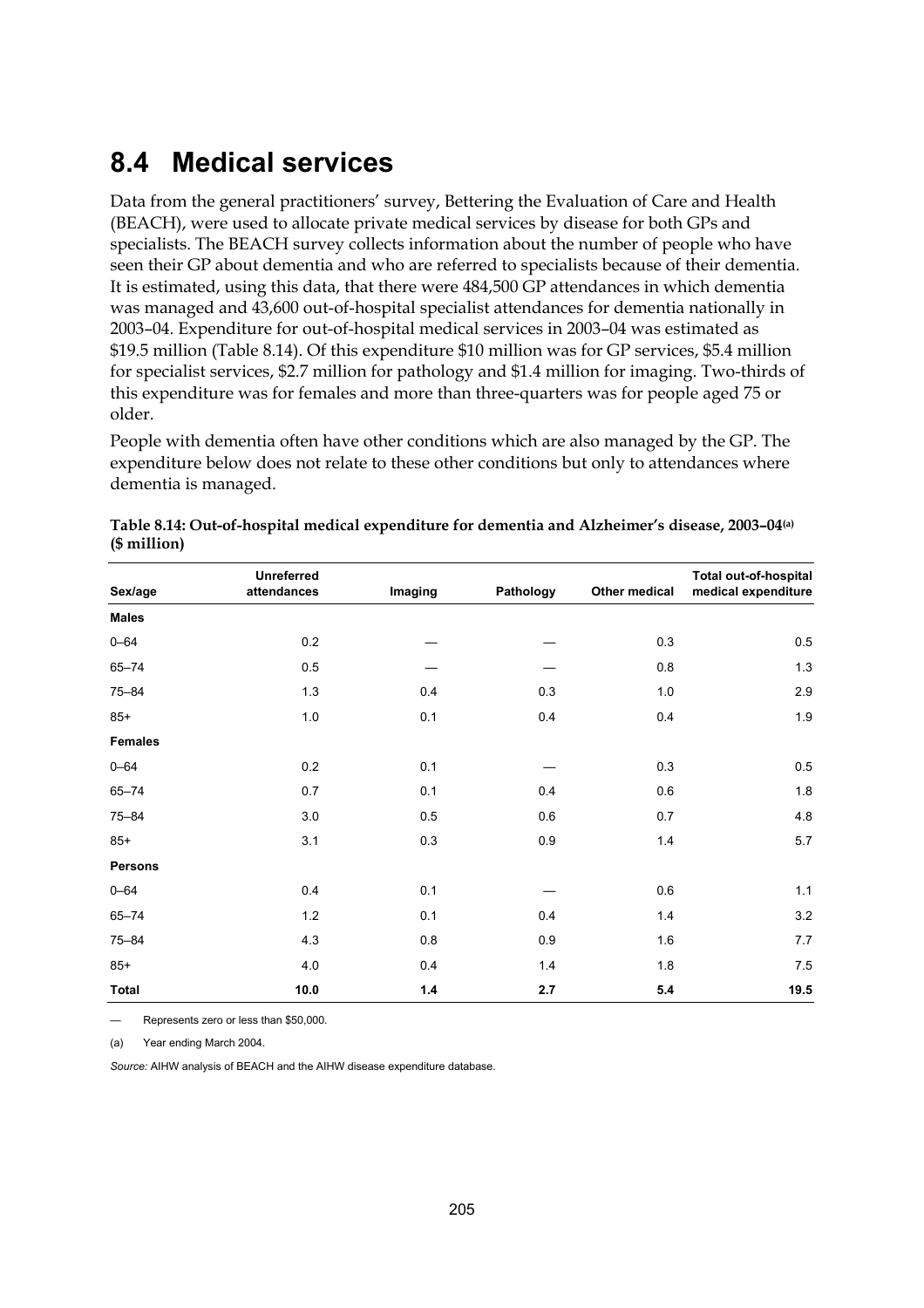### **8.5 Pharmaceuticals**

There was a steep increase (38%) in the use of dementia-specific drugs between 2002–03 and 2004–05, from \$35.4 million to \$48.8 million. Donepezil had the lion's share, \$32.4 million (67%) in 2004–05, though this share dropped in the three years of analysis from 74% in 2002– 03. The proportion of Galantamine increased from 14% in 2002–03 to 26% in 2004–05.

| Drug name and item number | 2002-03       | 2003-04    | 2004-05    |
|---------------------------|---------------|------------|------------|
| <b>Donepezil</b>          |               |            |            |
| 8495                      | 8,253,261     | 8,655,315  | 8,807,902  |
| 8496                      | 17,819,601    | 20,750,350 | 23,666,782 |
| Total                     | 26,072,862    | 29,405,664 | 32,474,683 |
| Galantamine               |               |            |            |
| 8536                      | 1,636,474     | 2,468,560  | 2,072,519  |
| 8537                      | 3,255,450     | 6,445,656  | 8,445,330  |
| 8756                      | $\sim$        | $\sim$     | 463,332    |
| 8770                      | $\sim$ $\sim$ | . .        | 400,787    |
| 8771                      | . .           |            | 978,870    |
| 8772                      |               | . .        | 186,608    |
| Total                     | 4,891,925     | 8,914,216  | 12,547,446 |
| Rivastigmine              |               |            |            |
| 8497                      | 1,057,656     | 857,891    | 714,121    |
| 8498                      | 1,558,096     | 1,440,867  | 1,367,177  |
| 8499                      | 736,892       | 653,861    | 630,152    |
| 8500                      | 974,826       | 927,167    | 891,039    |
| 8563                      | 93,725        | 82,537     | 129,551    |
| Total                     | 4,421,195     | 3,962,322  | 3,732,040  |
| <b>Total</b>              | 35,385,982    | 42,282,203 | 48,754,169 |

**Table 8.15: Benefit paid for dementia-specific drugs on the PBS and RPBS prescribed by GPs and specialists, 2002–03 to 2004–05 (\$)** 

*Note:* Galantamine item numbers 8756, 8770, 8771 and 8772 were not available on the PBS in 2002–03 and 2003–04.

*Source:* Department of Health and Ageing unpublished.

Of the \$42.3 million for prescribed antidementia drugs in 2003–04 (Table 8.15), \$27.7 million (65%) were prescribed by a GP (Table 8.16). The remaining 35% were prescribed by specialists. Other GP-prescribed prescriptions for dementia such as antipsychotics and antidepressants accounted for a government benefit paid of \$10.8 million. Antidementia drugs (\$27.7 million) and antipsychotics (\$8.6 million) contributed 95% of the total benefit paid for GP-prescribed drugs for dementia patients.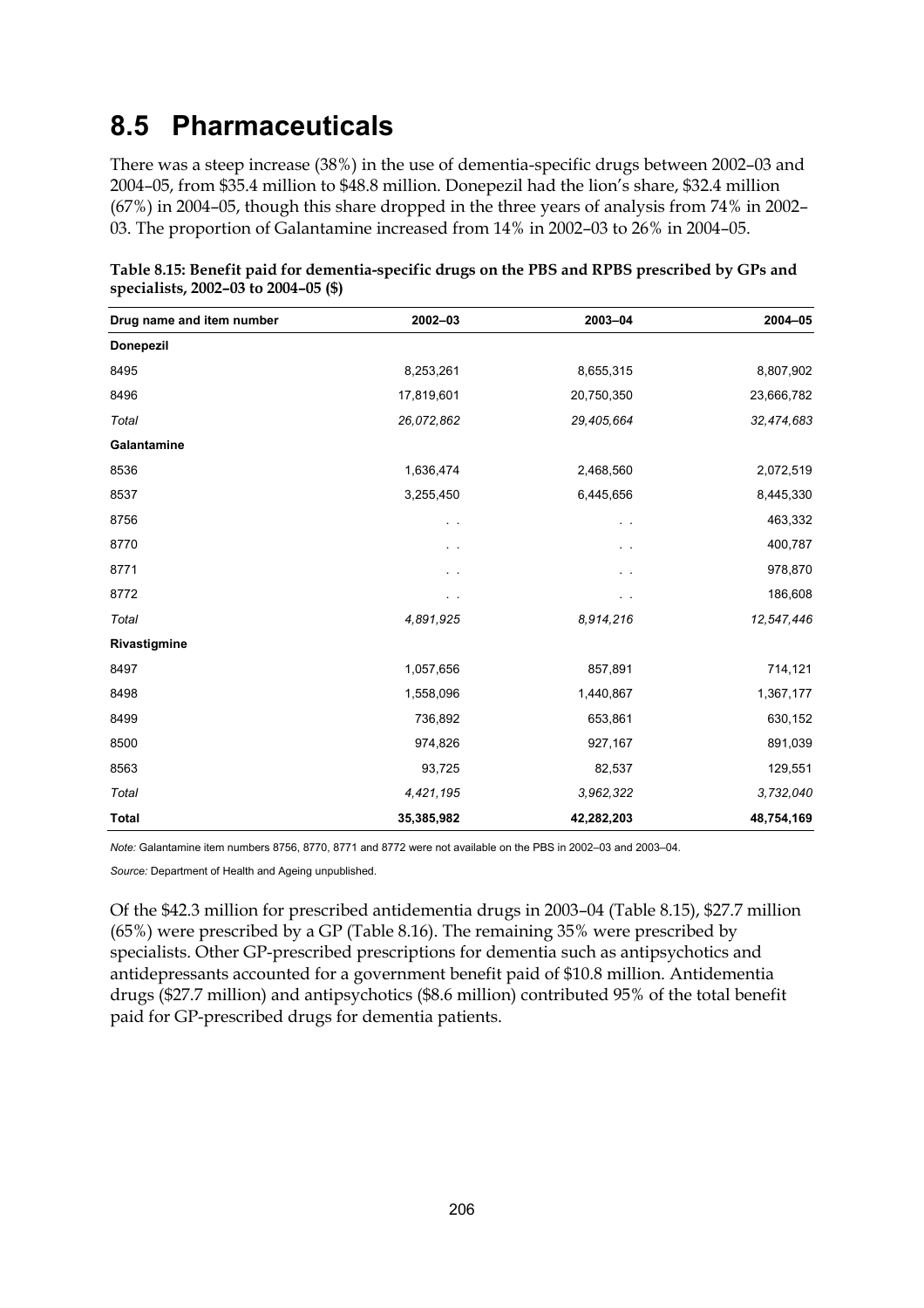| ATC <sup>(b)</sup> group  | ATC <sup>(b)</sup> group name   | Benefit paid $(c)$ (\$) |
|---------------------------|---------------------------------|-------------------------|
| N <sub>06</sub> D         | Antidementia drugs              | 27,671,015              |
| <b>N05A</b>               | Antipsychotics                  | 8,618,623               |
| N <sub>05</sub> B         | Anxiolytics                     | 29,497                  |
| <b>N06A</b>               | Antidepressants                 | 713,503                 |
| <b>N05C</b>               | Sedatives & hypnotics           | 9,205                   |
| N02B                      | Other analgesics & antipyretics | 25,057                  |
|                           | Other GP-prescribed drugs       | 1,289,769               |
| <b>Total benefit paid</b> |                                 | 38,356,668              |

**Table 8.16: PBS/RPBS benefit paid for drugs prescribed to manage dementia by GPs(a), 2003–04** 

(a) Prescriptions written by specialists are not included in this analysis.

(b) Anatomical Therapeutic Chemical classification system.

(c) Benefit paid for antidementia drugs is based on PBS data (number of scripts and cost per script). The benefit paid for all other drug groups listed is derived from BEACH (number of scripts) and PBS data (cost per ATC drug group).

*Source:* AIHW analysis of BEACH and PBS data.

### **8.6 Community care services**

The data on the cost of dementia for community care programs are inadequate or nonexistent. However, using a number of broad assumptions an indication of the costs involved can be obtained.

#### **Home and Community Care**

In an analysis of 14,000 community care clients over 60 years of age, Silver Cross WA reported about 3% had a diagnosis of dementia, 5% showed functional pointers of cognitive loss and another 2% had 'behaviour problems/memory loss/confusion' recorded on the notes (personal communication 17 November 2005). An estimate of 5% (3% with diagnosis and half of those with cognitive loss) is applied to the total HACC funding to provide an estimate for HACC funding for people with dementia.

Of the total HACC funding for 2003–04 (\$917.1 million), the amount allocated to dementia is \$45.9 million.

#### **Aged Care Assessment Program**

Around 23.7% of ACAP clients have a primary diagnosis of dementia. Using this proportion to estimate the cost of dementia to assessment for aged care services, around \$11.5 million  $(0.237 \times $48.4$  million) of funding for the ACAP in 2003–04 can be attributed to dementia.

#### **CACP and EACH programs**

While the CACP and EACH 2002 censuses collected information on dementia status, they did not collect unit level costs for particular services, nor did they record the cost of providing a package to a particular client. Consequently, the cost of dementia to these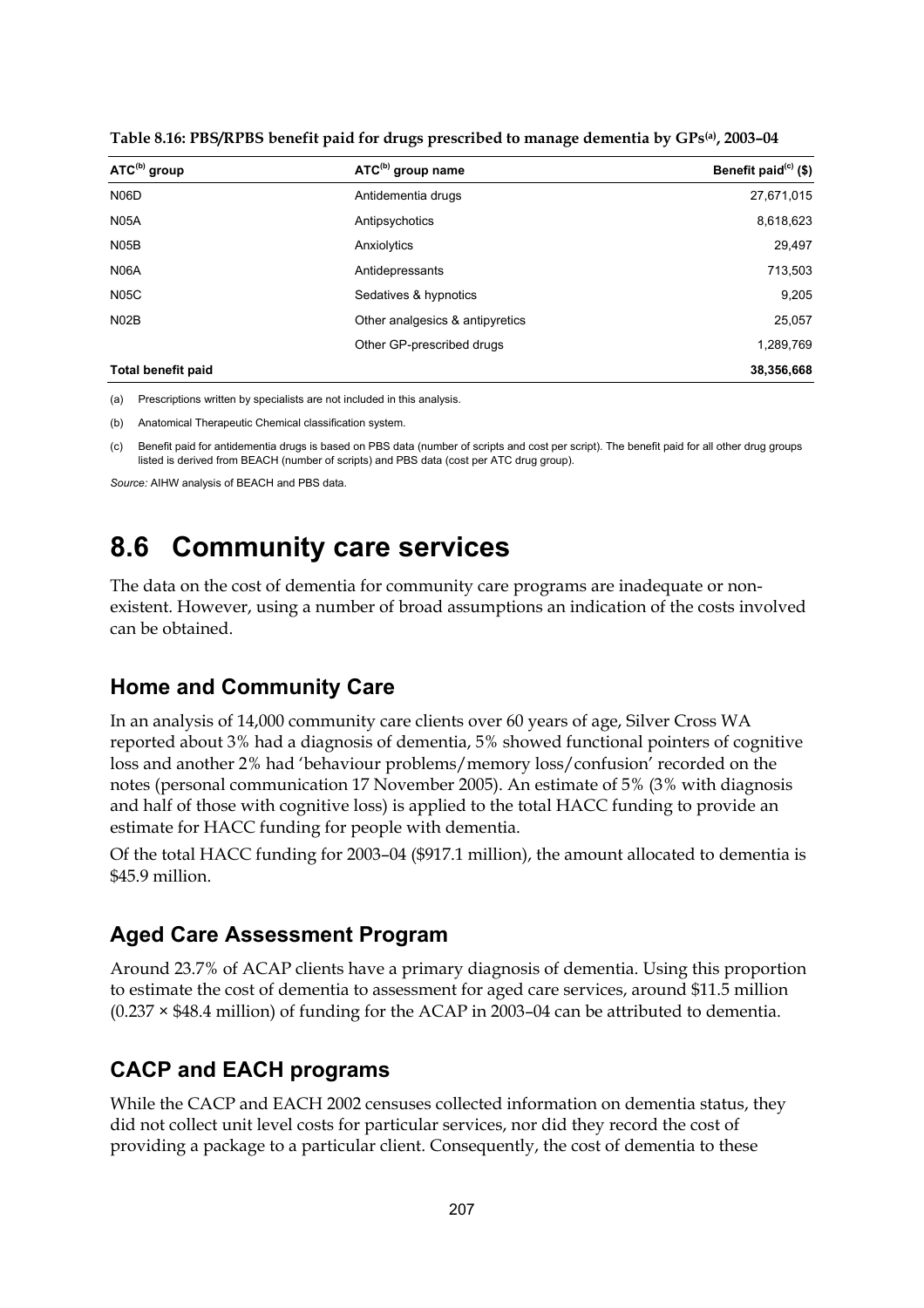programs must also be estimated. However, data on the amount of particular services provided to clients were collected. Using these it is possible to get an indication of the cost of dementia to these programs.

From census data, it is estimated that 18% of CACP clients had dementia and that these people received 22% of the total hours of service provided under Community Aged Care Packages. For EACH, clients with dementia accounted for 32% of both clients and hours of service provided. Using the percentage of hours of service used by people with dementia to estimate the cost of dementia to the two programs, the cost of dementia to government in 2003–04 was approximately \$5.0 million for EACH and \$67.7 million for CACP. While these estimates take into account the different total hours of service provided to people with and without dementia, they do not allow for differential mix of service types by people with and without the disorder, nor are costs to users included. They also assume that dementia is the reason why services are required.

### **8.7 Projected expenditure**

Expenditure is projected to 2030–31. Total expenditure due to dementia is projected to grow by 225% between 2003 and 2030–31. This growth is due to the ageing of the population and the total growth of the Australian population in this period. It assumes no growth in the agespecific rate of dementia, and no change in the intensity with which dementia is treated.

|         | <b>Admitted</b><br>patient | All out-of-<br>hospital medical | <b>Pharmaceutical</b><br>prescriptions | Residential<br>aged care | Other care | <b>Total health</b><br>expenditure |
|---------|----------------------------|---------------------------------|----------------------------------------|--------------------------|------------|------------------------------------|
| 2003    | 149                        | 20                              | 73                                     | 993                      | 135        | 1,369                              |
| 2005-06 | 159                        | 21                              | 77                                     | 1,058                    | 143        | 1,458                              |
| 2010-11 | 193                        | 25                              | 94                                     | 1,317                    | 174        | 1,804                              |
| 2015-16 | 238                        | 31                              | 116                                    | 1,625                    | 214        | 2,224                              |
| 2020-21 | 292                        | 38                              | 142                                    | 1,973                    | 263        | 2,708                              |
| 2025-26 | 373                        | 48                              | 179                                    | 2,524                    | 337        | 3,461                              |
| 2030-31 | 473                        | 61                              | 226                                    | 3.267                    | 427        | 4.454                              |

**Table 8.17: Projected expenditure for dementia, 2003 to 2030–31 (\$ million)**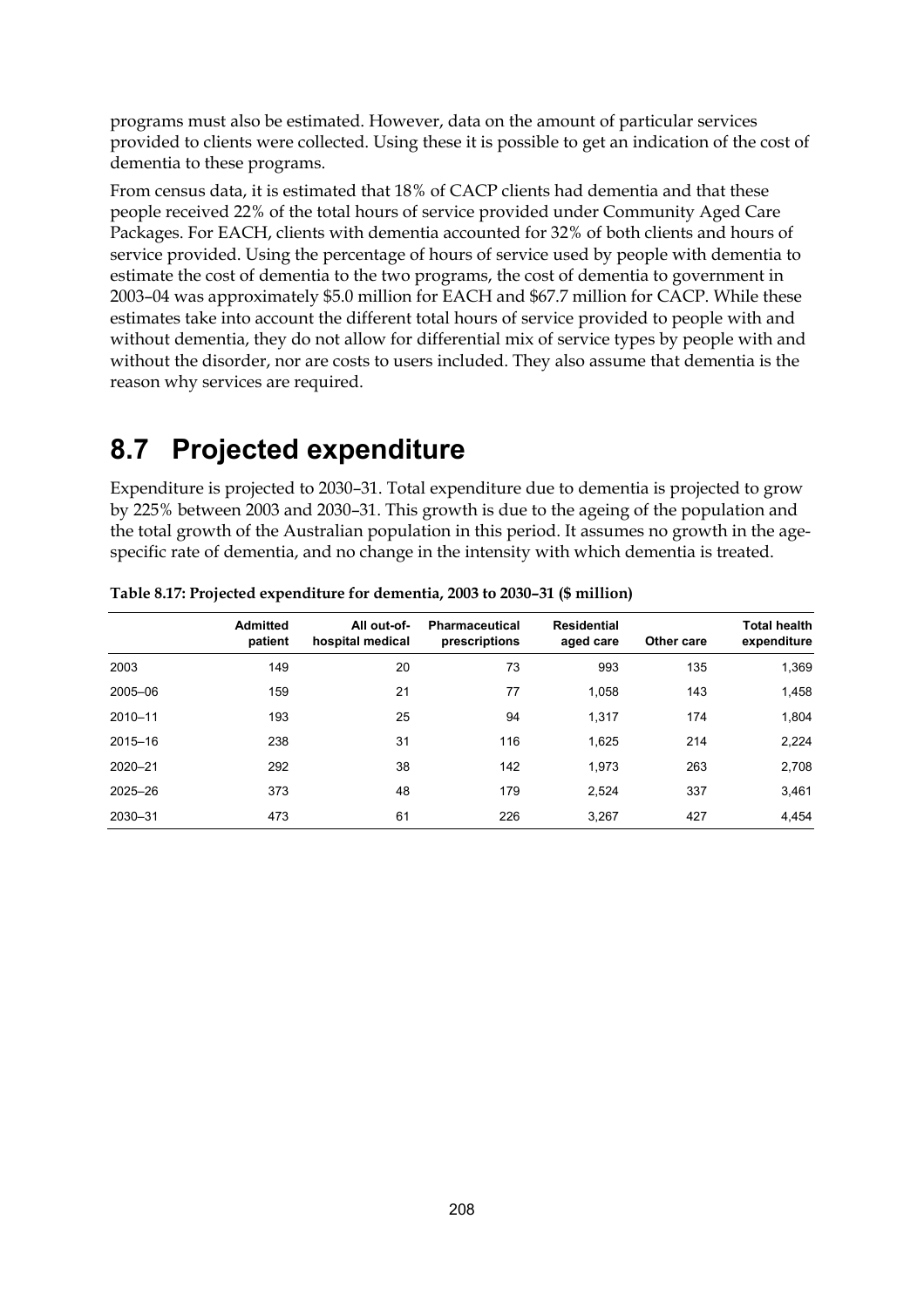## **9 Strengths and limitations of dementia data**

### **9.1 Introduction**

All governments in Australia increasingly recognise the importance of responding to the growing prevalence and impact of dementia with coordinated and well-targeted initiatives. Effective policy and program responses to the needs of people with dementia and their carers require a solid evidence base to inform their development and evaluation. A number of initiatives funded in the 2005 Federal Budget will make important contributions to building this evidence base, including the Dementia Research Mapping project, the Dementia website, the Dementia Collaborative Research Centres and the Dementia Research Grants.

Consistent and comprehensive data about dementia are a basic building block for research, policy development and planning, program monitoring and evaluation, and developing, testing and implementing improvements in the delivery of treatment and care. When considering what kind of information and data would constitute an evidence base for policy research, three questions arise:

- What use will be made of the information and the data?
- Who will use the information and data?
- What questions are important to each end user of the data?

A fundamental requirement is that the data should help to measure the need for services, treatment and care.

This chapter summarises the limitations and strengths of the data analysed in earlier chapters in this report. Its focus is on population, service use and epidemiological data.

The remaining chapters of this report then examine dementia-relevant data elements in existing population and health and aged care service data collections for their consistency and comparability with each other. Chapter 12 recommends data elements for further development that would be designed to increase the comprehensiveness and consistency of information collected about dementia, including in terms of case identification.

## **9.2 Limitations of existing data**

#### **Identifying people with dementia**

Chapter 3 describes existing collections and the information they include about dementia. People with dementia are not identified at all in a number of relevant collections. In particular, data from the HACC, EACH, CACP and residential aged care programs do not include any identifier for dementia. This will improve in future with the development and implementation of the ACFI in residential aged care and with the implementation of EACH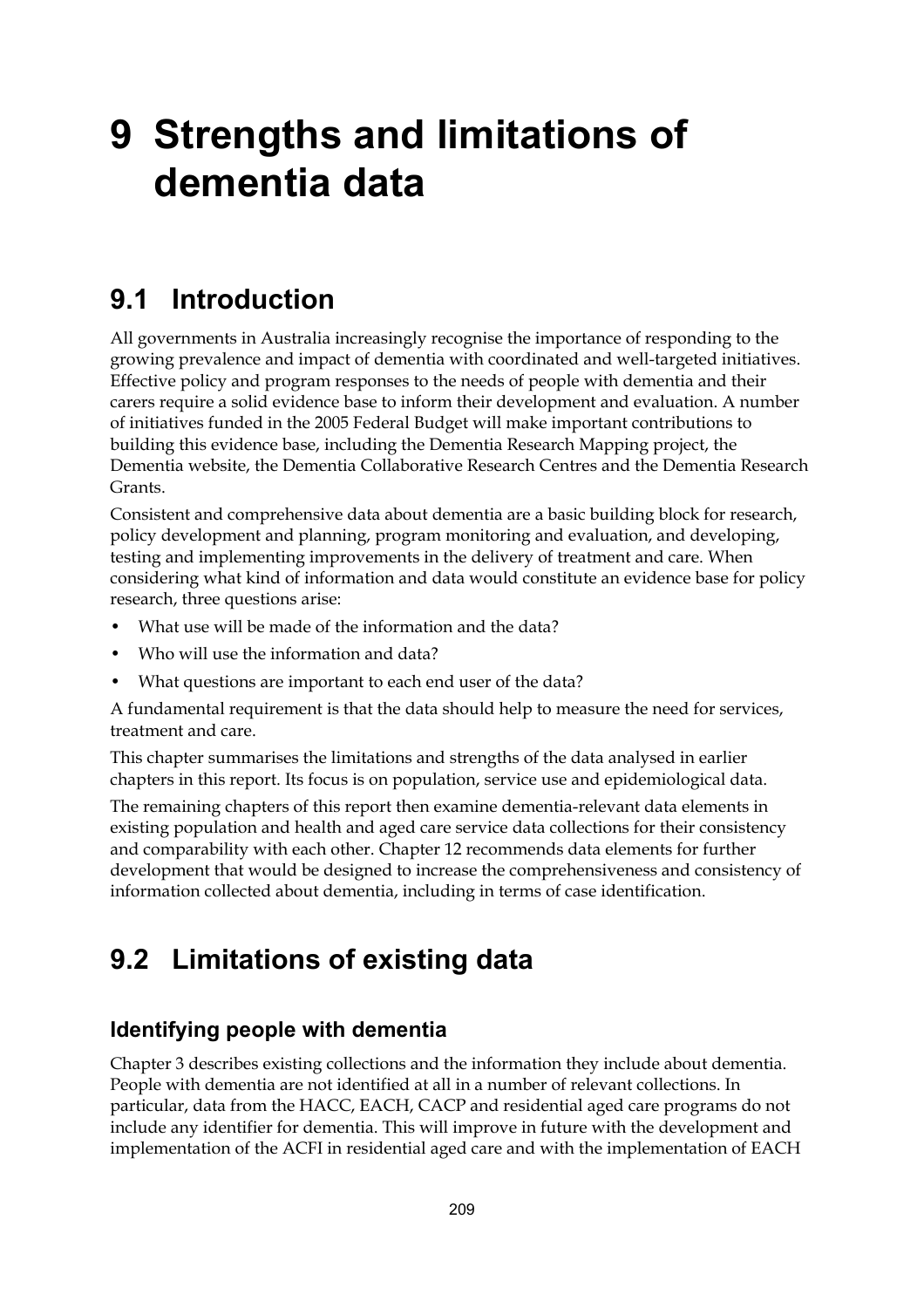Dementia places. In addition, HACC MDSv2 will collect some information about memory problems, confusion and behavioural problems. It is important that consistency of data collected and reported about dementia is achieved as these developments occur.

In those collections where dementia is identified, it is not identified in a consistent way. This is discussed in more detail in Chapter 11 and has been apparent in data reporting in earlier chapters of this report. Dementia identification may be constrained by the data collection context—for example, as a long-term health condition lasting six months or more which restricts everyday activity (SDAC); a health condition that impacts on the client's need for assistance (ACAP); a diagnosed health condition that is either chiefly responsible for a hospital episode, or coexistent with such a condition (hospital morbidity data).

Dementia is sometimes identified as a result of self-report or proxy-report (SDAC), sometimes on the basis of specialist diagnosis which usually includes scores on assessment tests (PBS). Some collections directly query whether a diagnosis of dementia is present (NRCP, CACP/EACH census), while others do not seek this level of confirmation (SDAC).

It is, however, important to note that there are real difficulties in collecting data on dementia. There may never be consistent and high quality data on early-stage dementia as long as problems are manageable, diagnosis delayed, treatment approaches are few and stigma remains. Further difficulties in identifying people with dementia, particularly at very old ages, arise because symptoms of co-existing health conditions mask those of dementia.

These difficulties will always affect data collected by self- or proxy-report in surveys such as the SDAC. Even in the cared accommodation component, there may be impediments to obtaining a diagnosis of dementia—is there value in doing so if it is possibly the outcome of another disease process, or if the person is too unwell to take appropriate medications? However, the introduction of the ACFI in residential aged care may lead to improved identification in that sector, with resulting improvements in the cared accommodation component of the SDAC.

The diagnosis of dementia, its definition and classification are still subject to considerable development and evolution. There is a significant amount of research being undertaken which throws new light on, or raises new questions about, previously accepted understanding in this area. Definitions and classifications are basic tools which underpin the development and collection of consistent data across collections and over time. While these tools continue to be subject to a high degree of change and/or reflect current difficulties of diagnosing dementia, data collected will be necessarily less comprehensive, consistent and/or authoritative than would be the case otherwise.

#### **Non-reporting of collected data**

In considering the comprehensiveness of information, there would appear to be potential to increase this on the basis of already collected information. In obtaining and analysing data for this report, the AIHW became aware of potentially useful information gathered in some programs which is not reported as part of the minimum data set. The most obvious instance of this were the questions about symptoms of cognitive impairment, which are included on the Aged Care Client Record completed by ACATs but not required to be reported as part of the national minimum data set (e.g. ACAP).

The NHS does not code Alzheimer's disease or other dementias to a separate diagnostic category. Currently it is collapsed into the category of *Organic mental health problems* or *Symptoms and signs involving cognition, perceptions, emotional state and behaviour* under *Mental*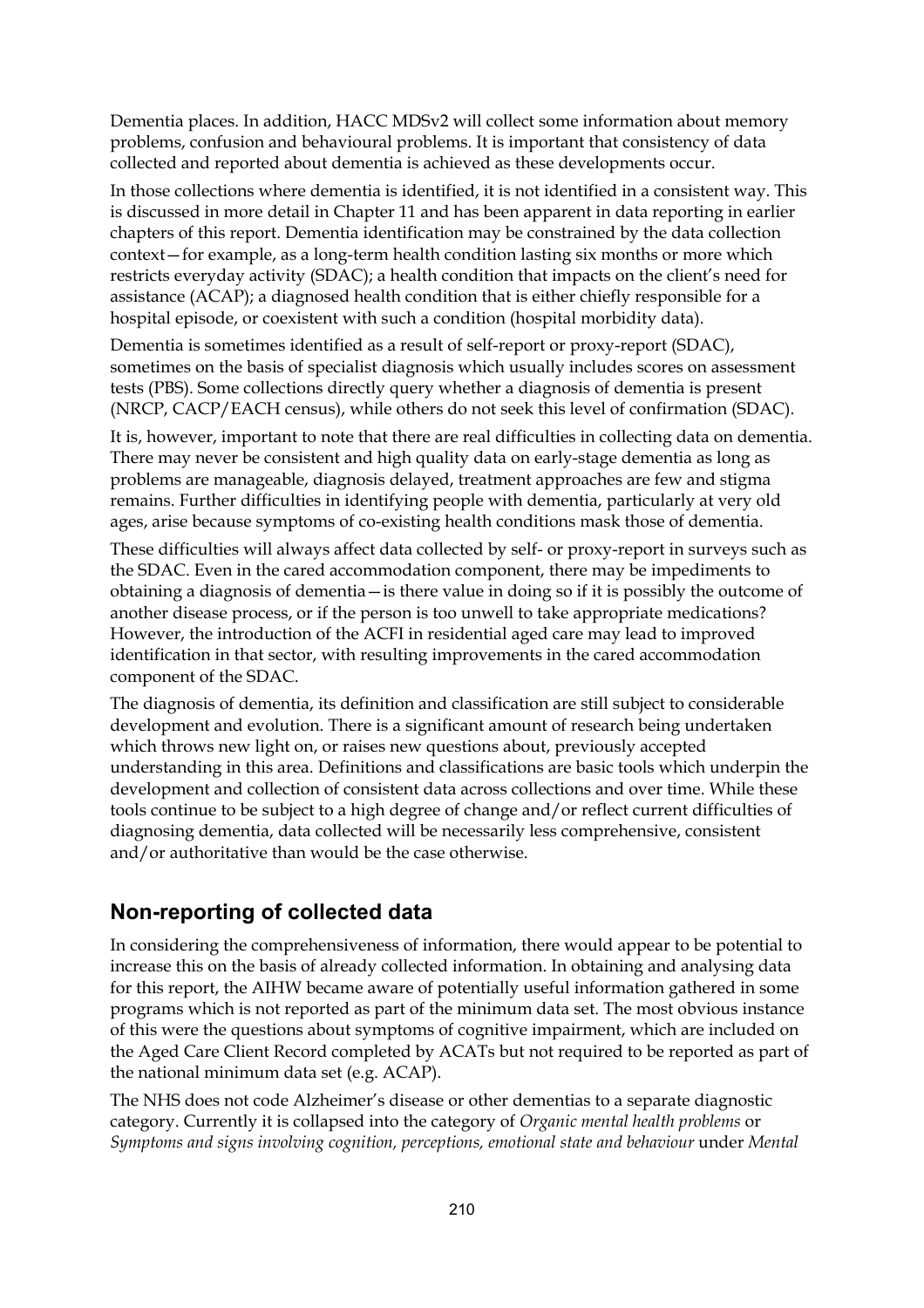*health and behavioural problems*. The value of the information collected for the purposes of identifying people with dementia is therefore lost.

#### **Non-collection of some data that are relevant**

In addition, this project found that the data that are reported and available for analysis are sometimes inconsistent with what appears to be available from data dictionaries (e.g. the Dementia Education and Support Program data). This creates the impression that more or different data are available than is in fact the case.

This problem is not just one of non-reporting of collected information, but of non-collection at all. Non-collection may reflect the practicalities and relevance of some of these data items, and may signal the need to review their inclusion in data collections and dictionaries. In other cases, it may indicate a need to improve training of data collectors to ensure that relevant information is obtained.

### **Little national longitudinal or linked data**

The analysis possible for this report has been based on a service contact perspective and on cross-sectional population data. As Chapter 3 discussed, Australia has a number of relatively small longitudinal surveys which identify people with dementia. The Australian Longitudinal Survey of Women's Health will gradually collect more national level data about older women with dementia. Longitudinal data or linked data facilitates a personcentred analysis of change over time, an important consideration with a progressive condition such as dementia.

A person-centred view with the potential to track individuals over time permits consideration of issues such as progression of the condition, effectiveness of treatment and interventions, changes in symptoms such as behaviour, changes in carer circumstances, continuity and coordination of care and service provision.

There should be serious consideration and support given to linking existing databases to facilitate such analysis. Linking ACAP, residential aged care, pharmaceutical and hospital data would enormously strengthen Australia's capacity to report on the incidence and prevalence of dementia. Linked data also have the potential to address a range of issues which are relevant to service providers and consumers as well as policy analysts. For example, by linking ACAP, residential aged care, PBS and MBS data, it would be possible to explore issues such as the use of medical services by people with dementia in residential aged care and assess whether residents are being given sufficient and appropriate medical care.

### **Study design issues**

There are a number of characteristics of current collection methodologies which contribute to the limitations of data about dementia.

Sample size in national ABS surveys is relatively small for the purpose of identifying people with conditions with low prevalence in the general population. Oversampling of older people living in households would improve the reliability of the estimates available from this source, since dementia is much more highly prevalent at these older ages.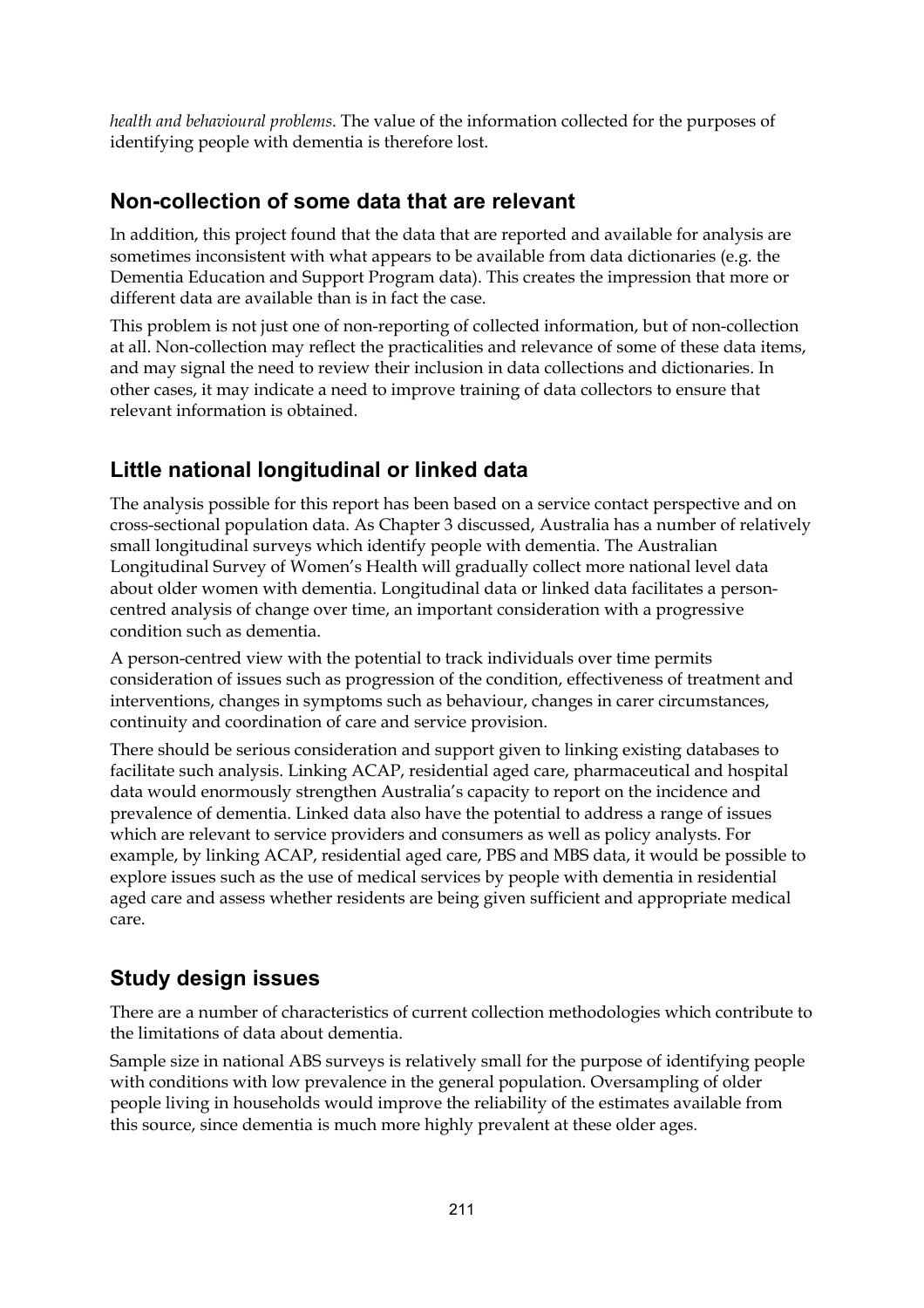While the SDAC cared accommodation component represents one of the areas of strength in Australian data, it is nevertheless relatively thin in terms of data about the sociodemographic characteristics of residents.

The **reliance on self-report or proxy-reporting** is particularly problematic for any condition where the individual's cognitive functioning is impaired, where the diagnosis process can be prolonged and uncertain and where stigma may result in a reluctance to identify. It contributes to the underestimate of mild and moderate dementia in the household population through the SDAC.

#### **Limited data about carers**

As Chapter 6 noted, the majority of data about carers are from small-scale local studies based on samples of carers who have come into contact with a service. The SDAC provides adequate data about the population of carers overall, but sample sizes severely restrict the rigour and quality of the data about carers of people with dementia. In particular, there is little data about back-up or secondary carers, which results in an inadequate understanding of the complete network of care and of some of the supportive informal arrangements that contribute to an individual caregiver's capacity to cope with their caring role.

In the course of this project, there have been questions raised about the extent to which the report should focus on carers, since issues affecting them are not necessarily dementiaspecific. There have been a couple of small-scale comparative studies undertaken which compare the experience of carers of people with dementia with the experience of other carers. There is an important issue to explore further, as these studies suggest there may be some areas in which carers of people with dementia have different experiences and may need different types of support. This kind of research may require a purpose-designed study which links existing administrative data and obtains additional qualitative information from carers.

## **9.3 Strengths of data**

While a number of limitations of existing dementia data have been documented in this report, Australian data do exhibit some strengths, which provide a solid basis for further developments. There is a strong commitment to collecting good data in Australia, and welldeveloped infrastructure for developing and implementing data standards.

Compared with many other countries, Australia has **a considerable amount of relevant data**, as evidenced by the analysis provided in earlier chapters. In respect of health service use, data from the NHMD, the BEACH survey and the PBS together contribute to a reasonably comprehensive profile of dementia patients.

In addition, a number of Australian collections identify cases of dementia through a **formal diagnosis or assessment** which is more robust than the self-report methodology. The PBS may require MMSE scores, and the trial ACFI also collects data about assessment scores.

As mentioned above, the SDAC includes people living in **cared accommodation.** This survey component is particularly important when examining conditions which are most prevalent at older ages and which frequently result in entry to residential aged care. When used in conjunction with the administrative residential aged care data, it is possible to compare characteristics and dependency of residents with dementia with those of residents without